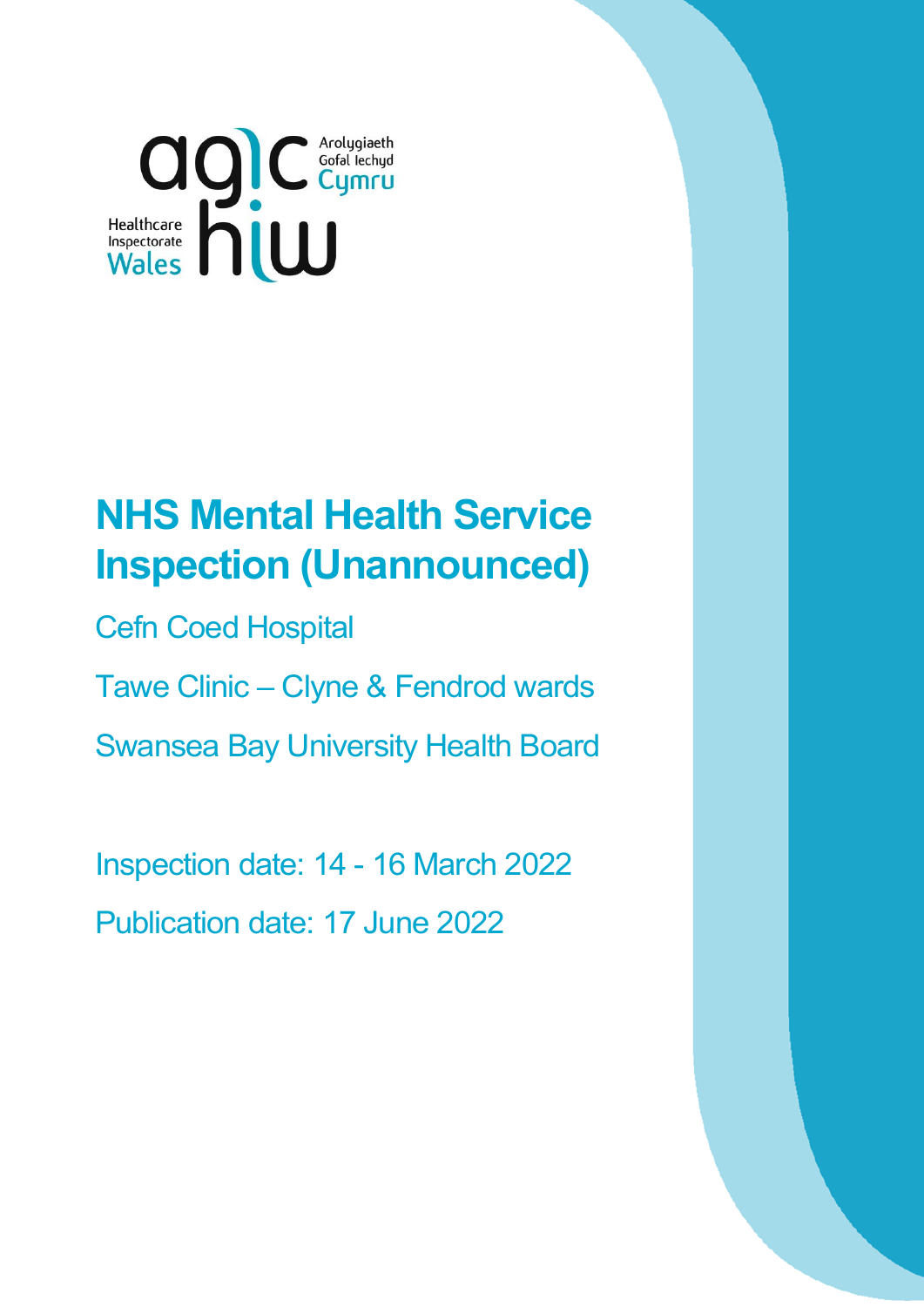This publication and other HIW information can be provided in alternative formats or languages on request. There will be a short delay as alternative languages and formats are produced when requested to meet individual needs. Please contact us for assistance.

Copies of all reports, when published, will be available on our website or by contacting us:

In writing:

**Communications Manager Healthcare Inspectorate Wales Welsh Government Rhydycar Business Park Merthyr Tydfil CF48 1UZ**

Or via

**Phone: 0300 062 8163 Email: [hiw@gov.wales](mailto:hiw@gov.wales) Website: [www.hiw.org.uk](http://www.hiw.org.uk/)**

Digital ISBN 978-1-80364-322-9

© Crown copyright 2022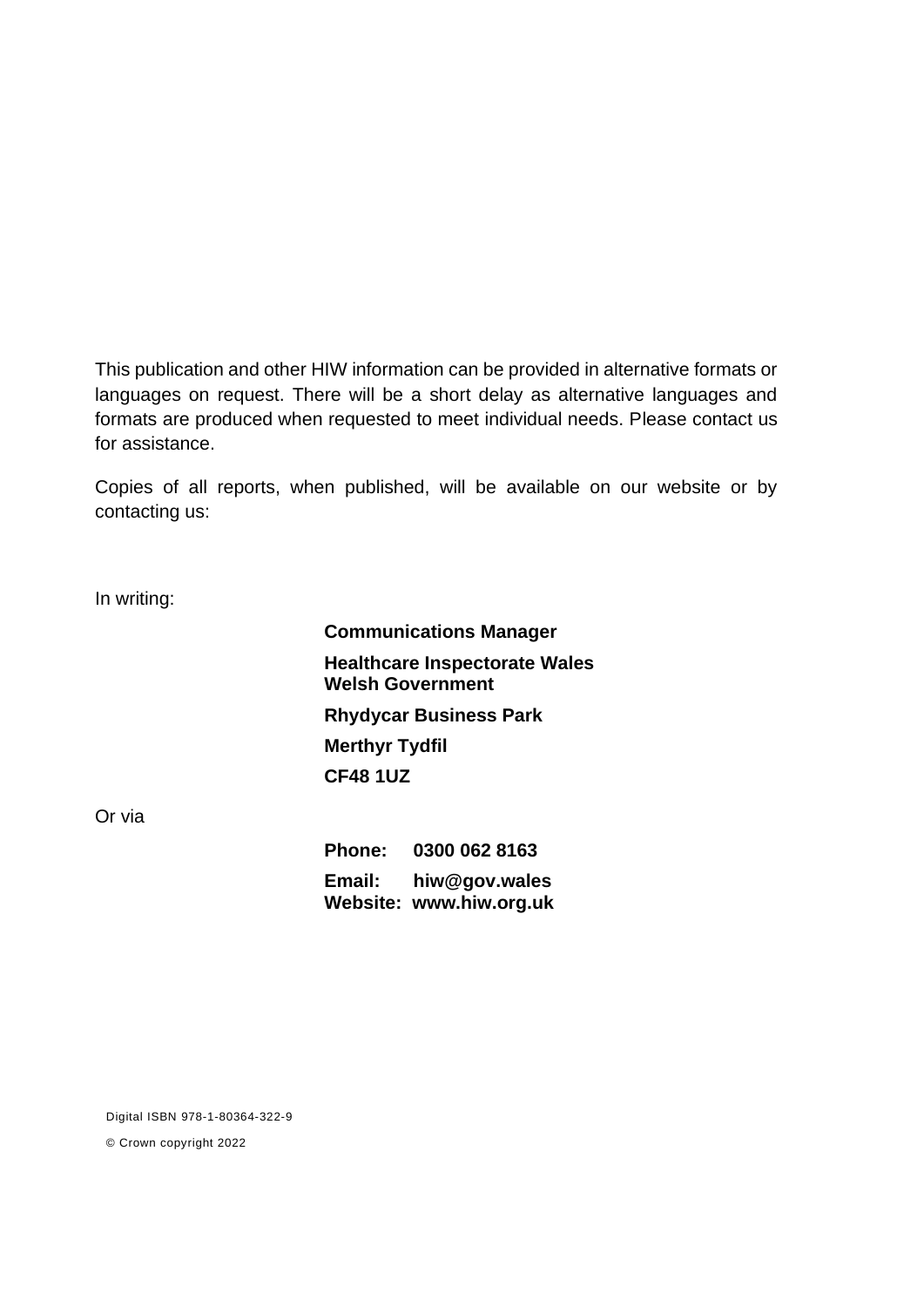## **Contents**

| 2. |                                                                    |  |
|----|--------------------------------------------------------------------|--|
| 3. |                                                                    |  |
|    |                                                                    |  |
|    |                                                                    |  |
|    |                                                                    |  |
| 4. |                                                                    |  |
| 5. |                                                                    |  |
|    | Appendix A – Summary of concerns resolved during the inspection 28 |  |
|    |                                                                    |  |
|    |                                                                    |  |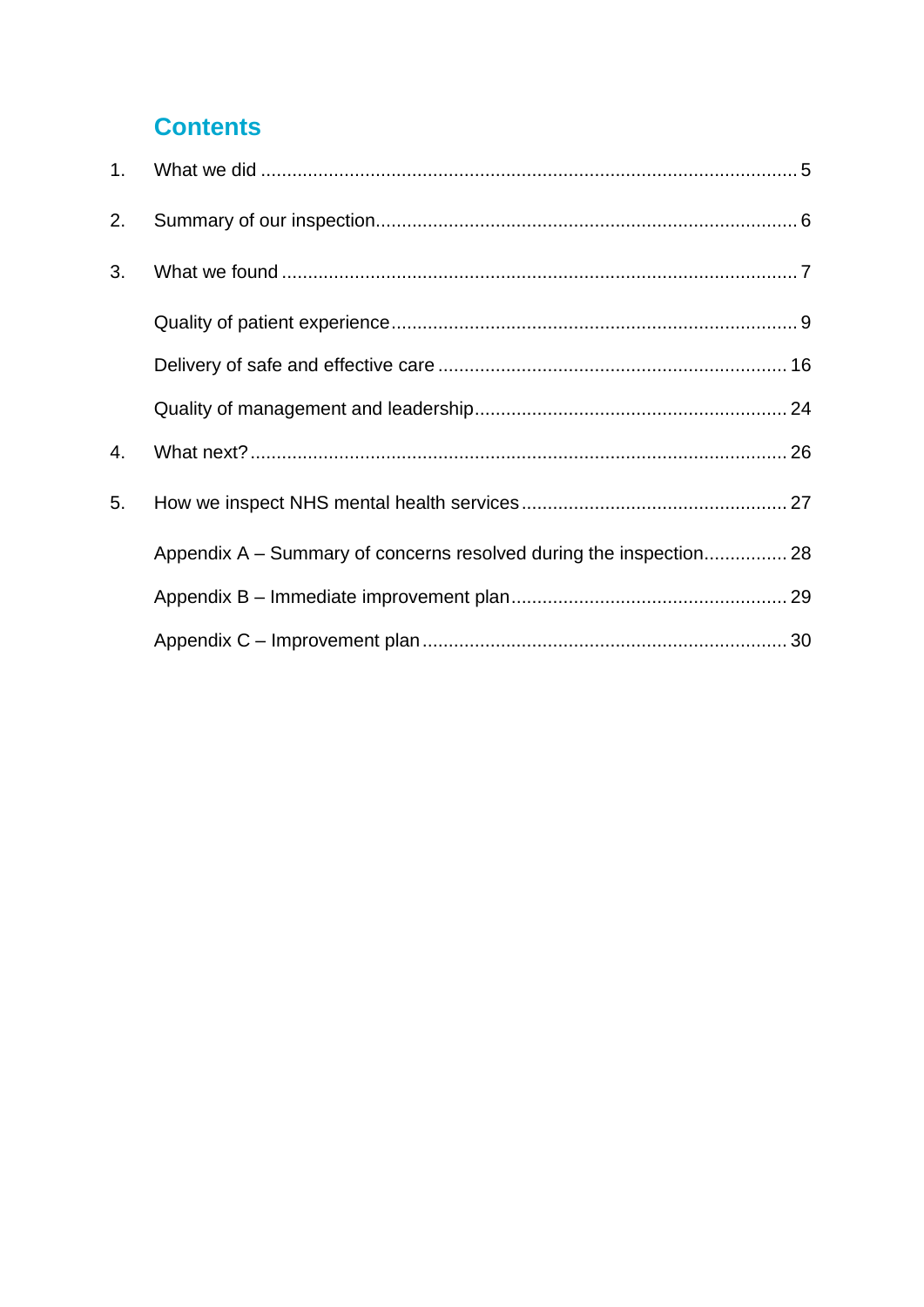**Healthcare Inspectorate Wales (HIW) is the independent inspectorate and regulator of healthcare in Wales** 

## **Our purpose**

**To check that people in Wales receive good quality healthcare**

# **Our values**

**We place patients at the heart of what we do. We are:**

- **Independent**
- **Objective**
- **Caring**
- **Collaborative**
- **Authoritative**

# **Our priorities**

**Through our work we aim to:** 

| <b>Provide assurance:</b>       | Provide an independent view on the<br>quality of care                                |  |  |
|---------------------------------|--------------------------------------------------------------------------------------|--|--|
| <b>Promote improvement:</b>     | improvement through<br><b>Encourage</b><br>reporting and sharing of good<br>practice |  |  |
| Influence policy and standards: | Use what we find to influence policy,<br>standards and practice                      |  |  |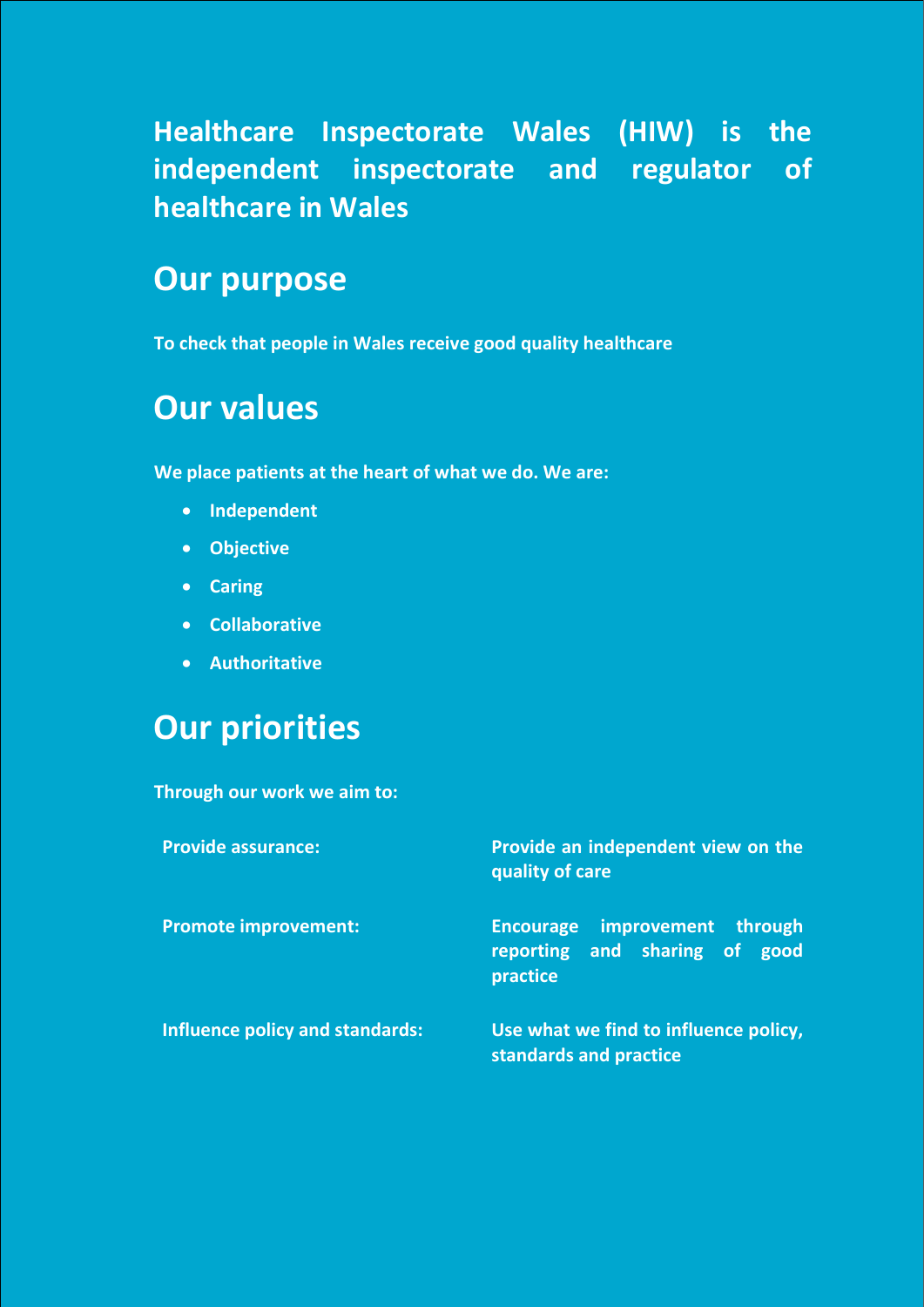# <span id="page-4-0"></span>**1. What we did**

Healthcare Inspectorate Wales (HIW) completed an unannounced mental health inspection of Tawe Clinic, Cefn Coed Hospital within Swansea Bay University Health Board on the evening of 14 March 2022 and following days of 15 and 16 March. The following sites and wards were visited during this inspection:

- Clyne Adult Mental Health Treatment Ward (Female)
- Fendrod Adult Mental Health Treatment Ward (Male)

Our team, for the inspection comprised of two HIW inspectors, three clinical peer reviewers (one of whom was the nominated Mental Health Act reviewer) and one patient experience reviewer. The inspection was led by a HIW inspector.

During this inspection, we reviewed documentation for patients detained under the Mental Health Act 1983 in order to assess compliance with Act.

HIW explored how the service met the Health and Care Standards (2015). Where appropriate, HIW also consider how services comply with the Mental Health Act (1983), Mental Health (Wales) Measure (2010), Mental Capacity Act (2005) and Deprivation of Liberty Safeguards.

Further details about how we conduct NHS mental health service inspections can be found in Section 5 and on our website.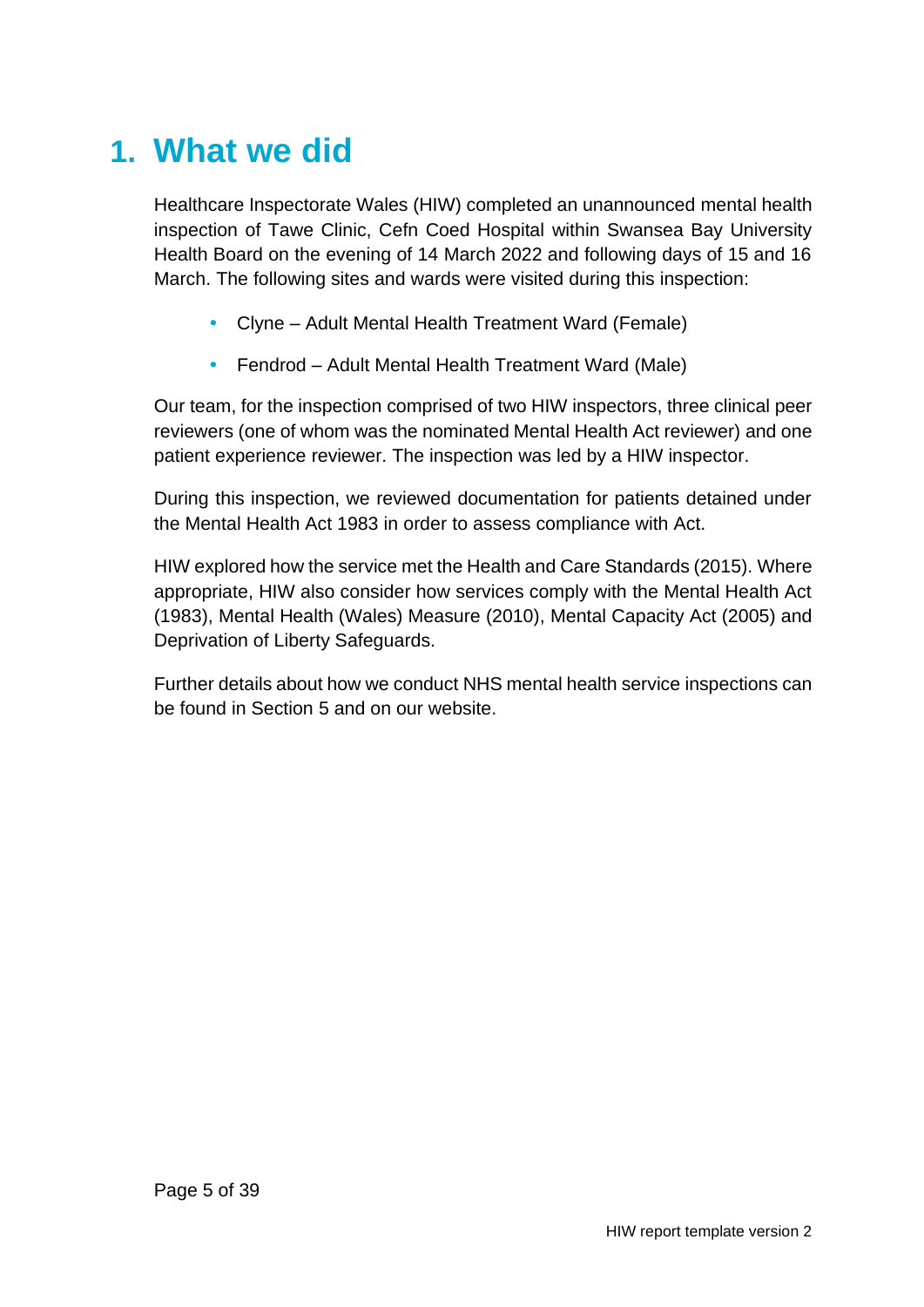# <span id="page-5-0"></span>**2. Summary of our inspection**

We found a dedicated staff team that were committed to providing a high standard of care to patients. We observed that staff interacted with patients respectfully throughout the inspection.

Care plans drew on individual patient strengths with balanced input from all members of the multi-disciplinary team. However, patient records were disorganised and inconsistencies of recordkeeping across the hospital provided a challenge for staff accessing the most up-to-date and completed documentation.

We found that the out-dated design of Cefn Coed Hospital impacts negatively upon the patient experience and provides difficulties for staff working in this environment.

This is what we found the service did well:

- All staff were observed to interact and engage with patients respectfully
- Provided multidisciplinary patient-centred care
- A good range of health promotion and therapeutic activities
- Established governance arrangements that assisted safe and clinically effective care.

This is what we recommend the service could improve:

- The environment of care that impacts upon patient privacy and dignity
- The environment of care for staff to manage the safety of the wards
- The structure and consistency of documentation used within patient records.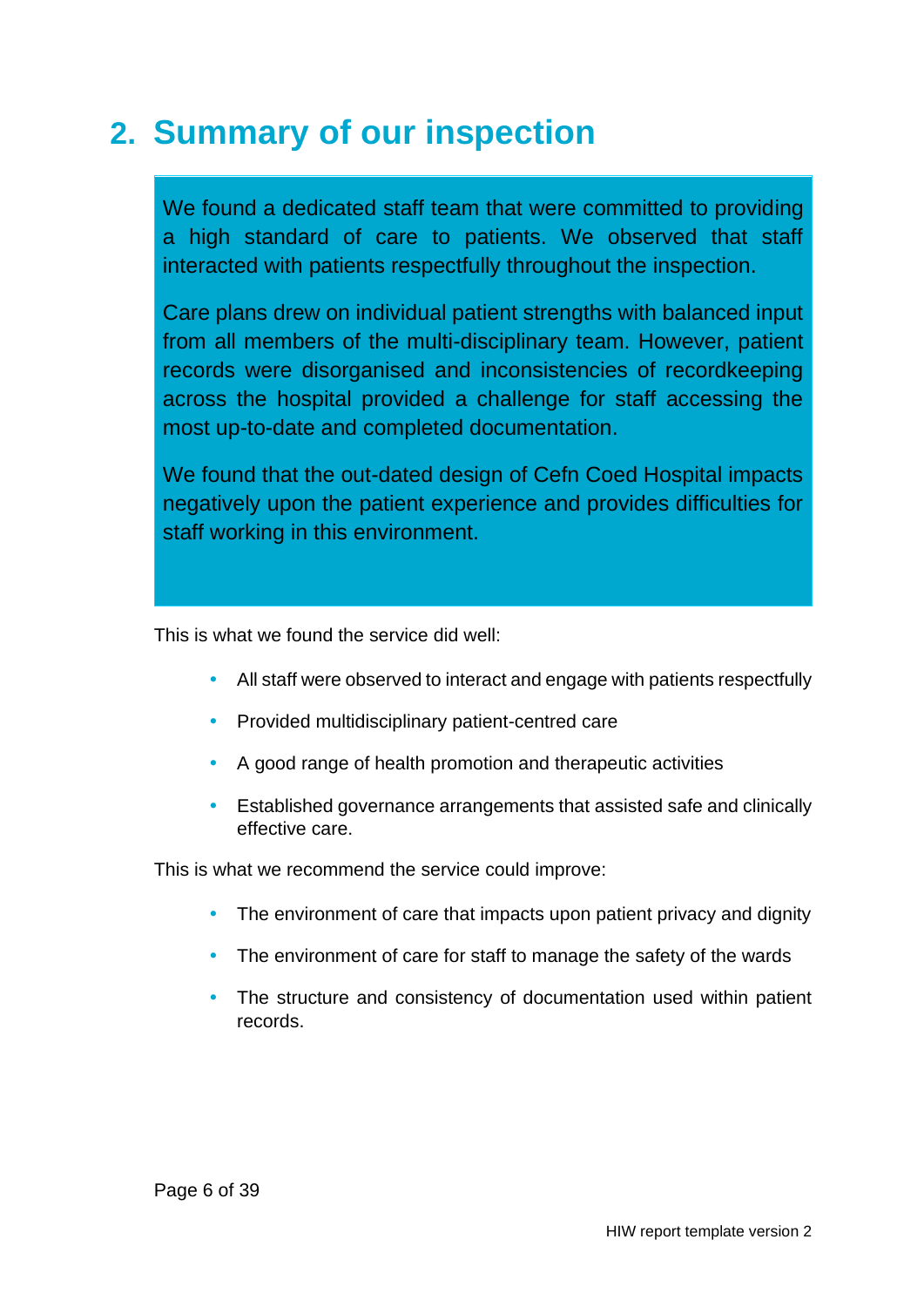# <span id="page-6-0"></span>**3. What we found**

## **Background of the service**

Tawe Clinic provides NHS mental health services at Cefn Coed Hospital, Cockett, Swansea, SA2 0GH, within Swansea Bay University Health Board. Cefn Coed Hospital is a typical large early 20<sup>th</sup> Century mental health hospital that first opened in the 1930s. A large proportion of the original hospital has been decommissioned with the remaining wards being restructured and refurbished in an attempt to modernise the environment. The Strategic Outline Case (SOC) for the re-provision of adult mental health wards in the health board has been approved by Welsh Government. This will lead to the decommissioning of Clyne and Fendrod Wards and replacement with modern, purpose built facilities.

The Tawe Clinic provides therapeutic interventions and support for individuals experiencing an acute mental health episode where inpatient care is necessary. This is typically following a short period of assessment (typically up to 14 days) at the health board's assessment ward at Neath Port Talbot Hospital.

There are two wards, Fendrod providing care for men (20 beds) and Clyne providing care for women (14 beds). At the time of our inspection both wards were fully occupied. Each ward and its multidisciplinary team work closely with the health board's community mental health services.

Other patient services at Cefn Coed Hospital include:

- Gwelfor provides a slow stream<sup>1</sup> rehabilitation service and a step down service.
- Ysbryd y Coed is a purpose-built service that provides extended assessment, treatment and a range of therapeutic intervention for

<sup>1</sup> A slow stream mental health rehabilitation service gives patients the opportunity to achieve goals, increase their independence and makes sure that they do not lose any of the gains they have already made before returning into the wider community. Step down units provide people with the support and care they need before going back into the wider community.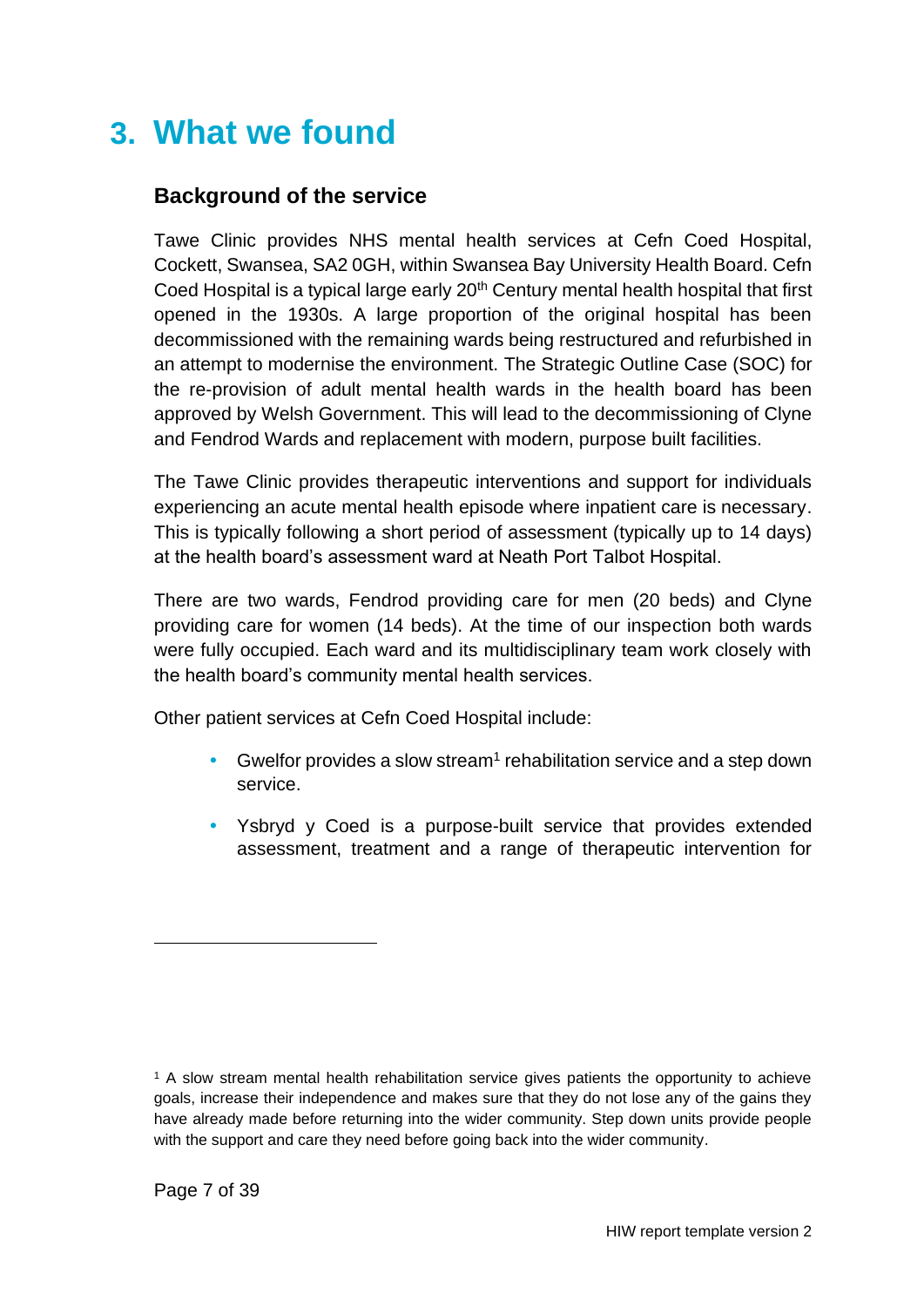patients who for one reason or another cannot be managed in any other setting at that time in their illness.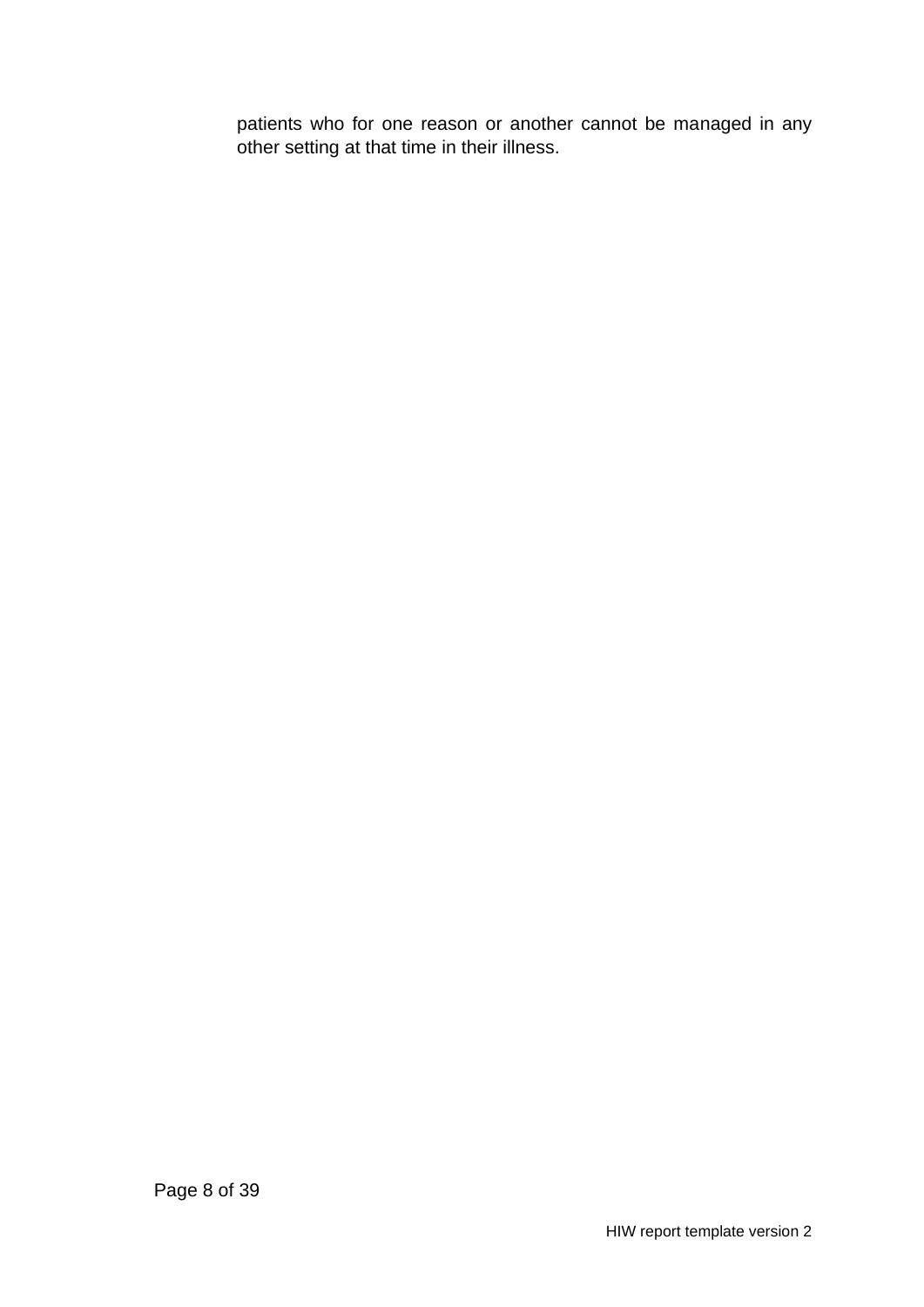## <span id="page-8-0"></span>**Quality of patient experience**

*We spoke with patients, their relatives, representatives and/or advocates (where appropriate) to ensure that the patients' perspective is at the centre of our approach to inspection.*

We observed that staff interacted and engaged with patients appropriately, and treated patients with dignity and respect.

There was a good range of health promotion and therapeutic activities at the hospital.

The environment of care at Cefn Coed Hospital is out-dated and impacts negatively upon the patient experience.

### **Staying healthy**

There was clear emphasis on both wards to provide patients with a wide range of activities to help support their independence and aid recovery.

There was a wide range of patient information displayed on both wards, it was positive to note that on Clyne ward there was specific information around female health promotion and services. Our conversations with staff and patients, along with reviewing patient records evidenced that there was a clear drive to support the patients on Clyne ward with their physical health and screenings. Whilst on Fendrod there was evidence of physical health being reviewed and monitored by staff, there was less gender specific information relating to male healthcare.

Throughout the inspection, on both wards, we observed patients to be regularly engaged in activities and therapies. Each ward had a designated activity coordinator, both of whom also included some weekend shifts. There is input to both wards from an occupational therapist and occupational therapy technician.

The input from occupational therapy and the activity co-ordinators help provide an appropriate range of assessment activities, within the hospital and the community. Staff spoke of re-connecting links with community organisations that were suspended as a result of the restrictions put in place during of the Covid-19 pandemic.

Whilst there is an understandable emphasis on supporting patients within the community, some patients are required to stay within the hospital and are unable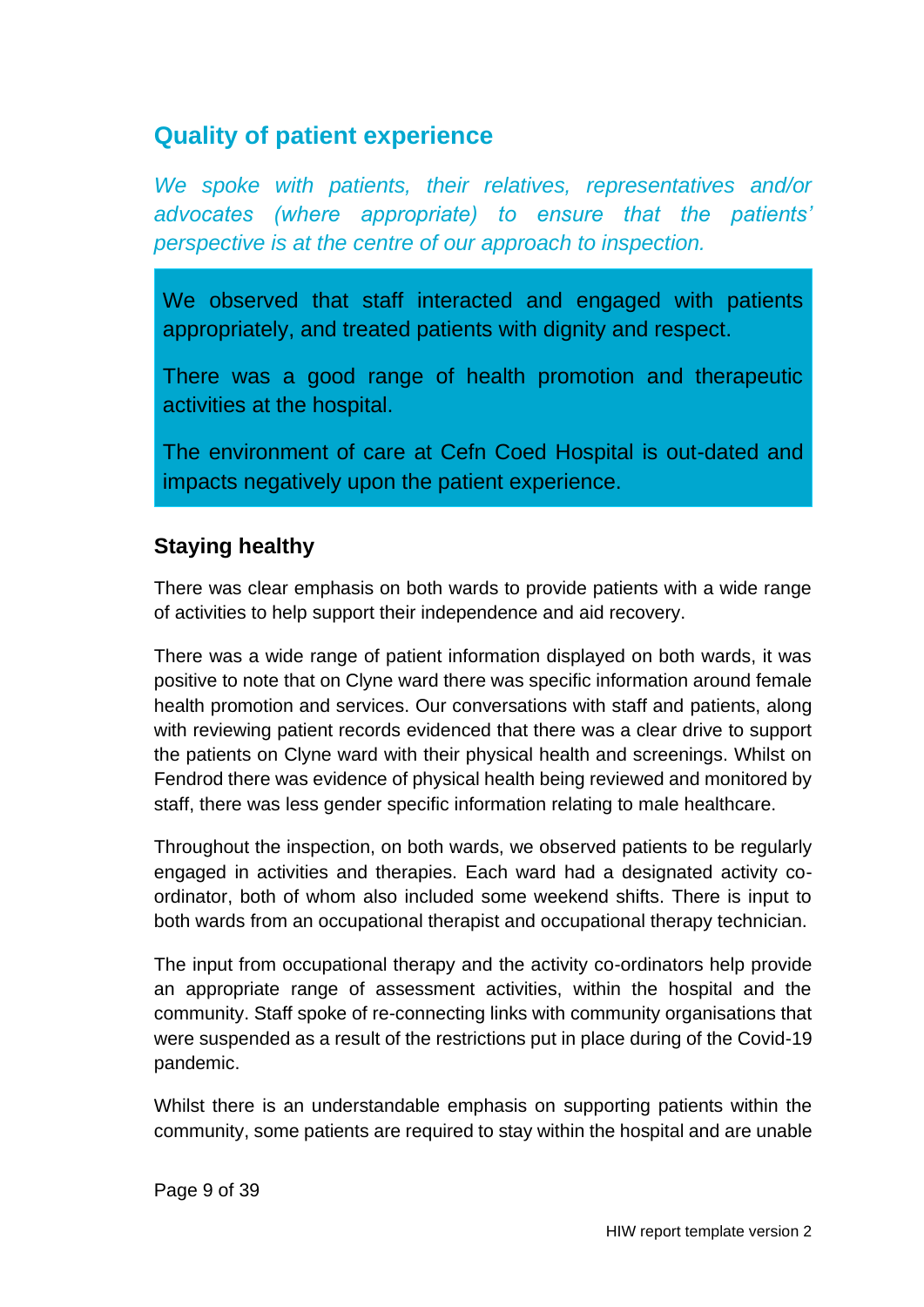to access community services. The health board need to consider how to improve the range of exercise facilities available at Cefn Coed Hospital, whilst there was a designated gym area with equipment, this is not routinely accessed by patients. Therefore there was limited opportunities for patients to take part in structured exercise routines in the hospital.

Both wards had an occupational therapy kitchen that provided patients with an easily accessible facility to practice and develop their skills. No regular temperature checks were being completed for the occupational therapy fridges on either ward, these need to be completed to ensure that produce is stored at the correct temperature.

As was the case during our previous inspection in 2019, the kitchen on Fendrod was also being used as a meeting room for clinical discussions, and was therefore inaccessible during these times and restricting the availability for patients. During our previous inspection the health board stated that an additional room on the ward had been refurbished for meetings that will mean the kitchen will no longer be used for clinical meetings. However, throughout this inspection, we observed this room to be regularly used by staff for meetings and therefore significantly limited the opportunity for patients to utilise the facilities within in this room.

Both wards had their own designated garden areas and patients on Clyne could access the garden area through an unlocked door. This was not the case with Fendrod due to the greater difficulty in staff observing the garden area from the ward, which is located on the first floor of the hospital. Therefore garden access for the male patients was dependent on staff availability to accompany them, to maintain their safety. This impacts negatively on freedom of patients into the outside area, as a result of the out-dated design of Cefn Coed Hospital.

#### Improvement needed

The health board must ensure that a range of male specific health promotion is displayed on Fendrod ward.

The health board must review the provision of physical exercise, therapeutic and social activities that are on offer, both within the hospital and in the community.

The health board must ensure that there is a designated occupational therapy kitchen on Fendrod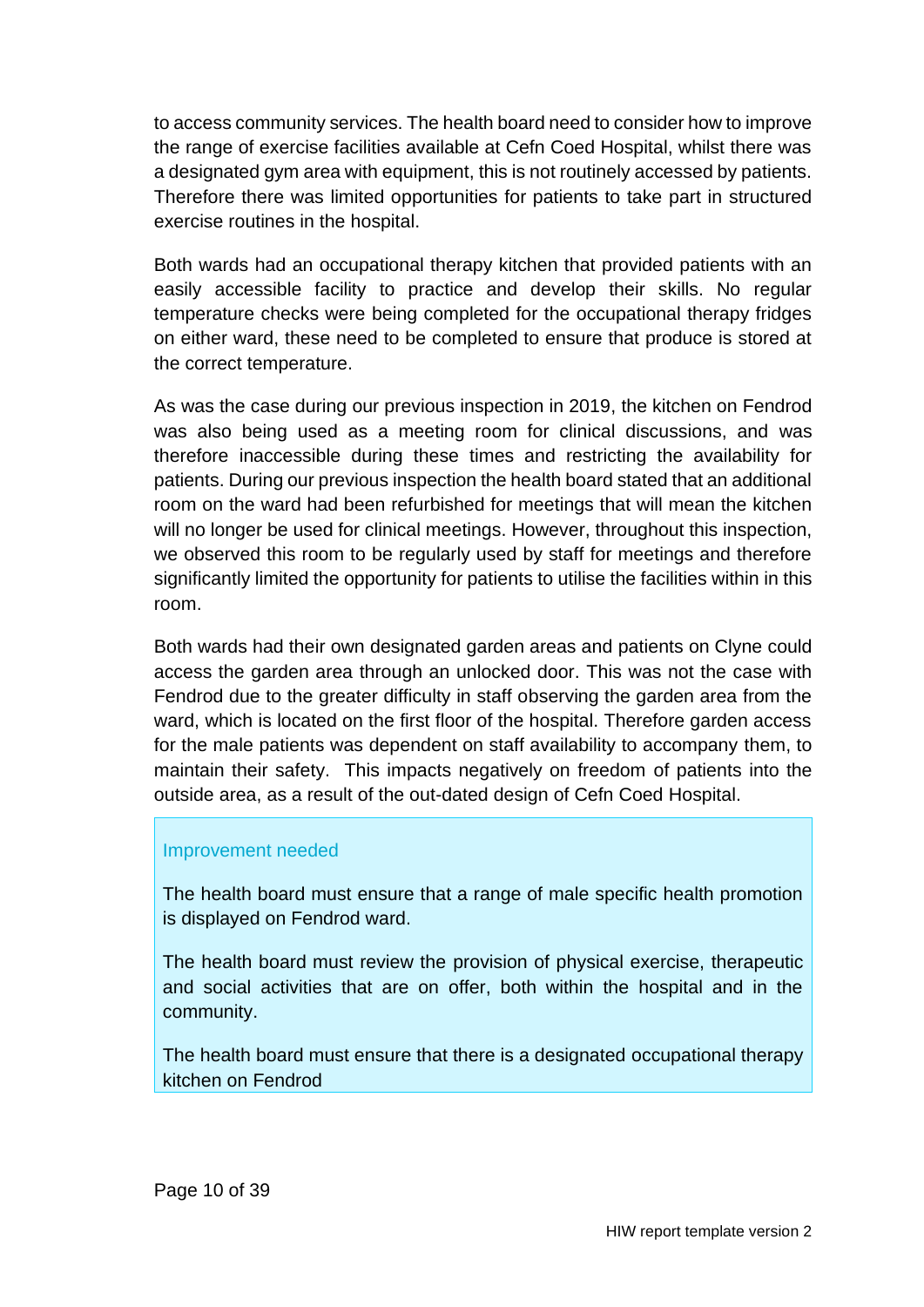The health board must ensure the ease of garden access for patients on Fendrod.

## **Dignified care**

We observed staff interact and engage with patients appropriately and treating patients with dignity and respect. The staff we spoke to were committed to provide dignified care for the patients.

We heard staff speaking with patients in calm tones throughout our inspection. When patients approached staff members they were met with polite and responsive caring attitudes. We observed staff being respectful toward patients including prompt and appropriate interaction, in an attempt to prevent patient behaviours escalating.

The ward environments did not meet current standards<sup>2</sup> for adult acute mental health units in Wales. This presented challenges around aspects of dignified care.

Both wards provided single gender accommodation. Each patient on Clyne Ward had their own individual bedroom that they could use. Most patients on Fendrod Ward had their own individual bedroom (there were two shared bedrooms, each with two beds). Beds within the shared bedroom had curtains between them, however, these only afford the basic level of privacy for patients, and do not reflect modern mental health care provision. It was also noted that in two bedrooms on Fendrod the window blinds were missing and had not been replaced, this will impact upon the privacy of the patients in each of the bedrooms and their sleep routine.

Patient bedrooms did not have ensuite facilities; there were shared toilets, shower and bath facilities on each ward, with three showers and a bath on Clyne

<sup>2</sup>Welsh Health Building Note (WHBN) 03-01 - Adult Acute Mental Health Units [http://www.nwssp.wales.nhs.uk/sitesplus/documents/1178/WHBN%2003-](http://www.nwssp.wales.nhs.uk/sitesplus/documents/1178/WHBN%2003-01%20Adult%20Acute%20Mental%20Health%20Units%20-%20final.pdf) [01%20Adult%20Acute%20Mental%20Health%20Units%20-%20final.pdf](http://www.nwssp.wales.nhs.uk/sitesplus/documents/1178/WHBN%2003-01%20Adult%20Acute%20Mental%20Health%20Units%20-%20final.pdf)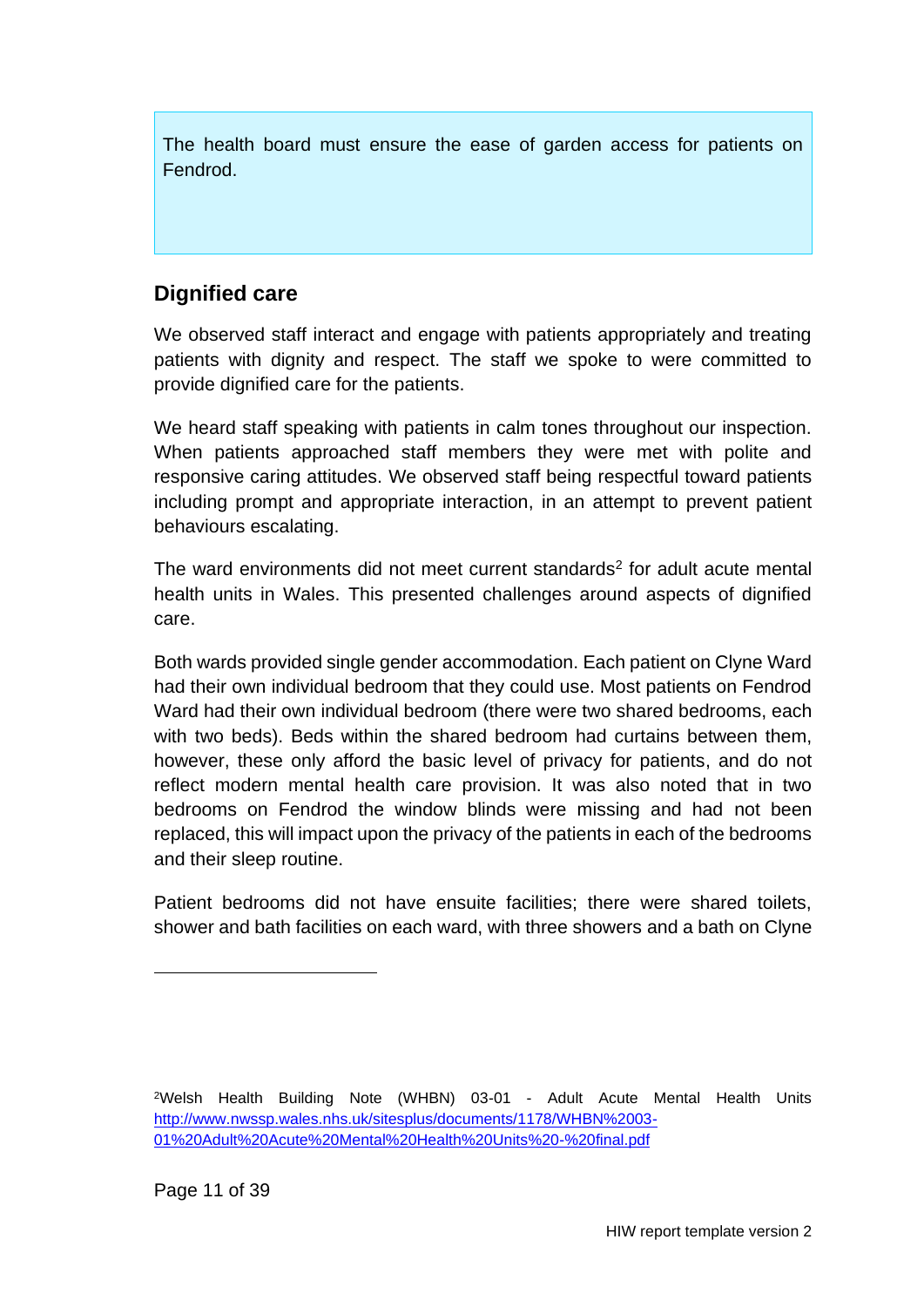and two showers and a bath on Fendrod. This is insufficient provision for the number of patients on each ward.

Despite the outdated hospital construction the health board had modified the environment which included ongoing anti-ligature works and decoration to the wards to improve the aesthetics of the patient areas. It was noted however that Clyne ward had a more pleasant feel to the ward than Fendrod.

Throughout both wards there was damage and markings to furniture, fixtures and fittings that need to be repaired or replaced. These areas detracted from the ward appearance and also prevented appropriate cleaning of these surfaces which impacts upon infection prevention and control.

There were a number of restrictions and practices in place on Fendrod ward that were not the case on Clyne ward. As already mentioned this included that patients had open access to garden area and patient kitchen on Clyne but this was not the case on Fendrod. Clyne ward also had its own laundry room which patients could access or be supported to complete their own laundry, however on Fendrod the patient had to use the health board external laundry service because there was no on ward facility for the male patients. This impacts upon the dignity and the maintaining and learning of skills of the male patients. Some male patients also raised the concerns that items of laundry had been lost and not returned when using the health board's laundry service.

In addition, there remained a patients' smoking room located on Fendrod Ward. The smoking room was very unkempt and heavily stained and marked, it was a very unpleasant area of the ward and undignified for patients. The smoking room also lacked any seating for patients to use, we observed patients sitting on the floor or squatting whilst using this room which further reduced the dignity of those individuals wishing to smoke.

Whilst there was ventilation to remove smoke and the door was observed to be closed when patients were using the room, the smell of smoke was still apparent on the ward and impacted upon all patients and staff. During our previous inspection in 2019, the health board informed us that they were in the process of decommissioning the smoking room, with alternative arrangements being made for the ward garden, which was the smoking point for Clyne patients. With changes to smoking legislation in 2022 the health board must ensure that the smoking room is removed. The health board also need to ensure that if patients are able to smoke that this is enabled in a dignified manner and does not impact upon other patients or staff.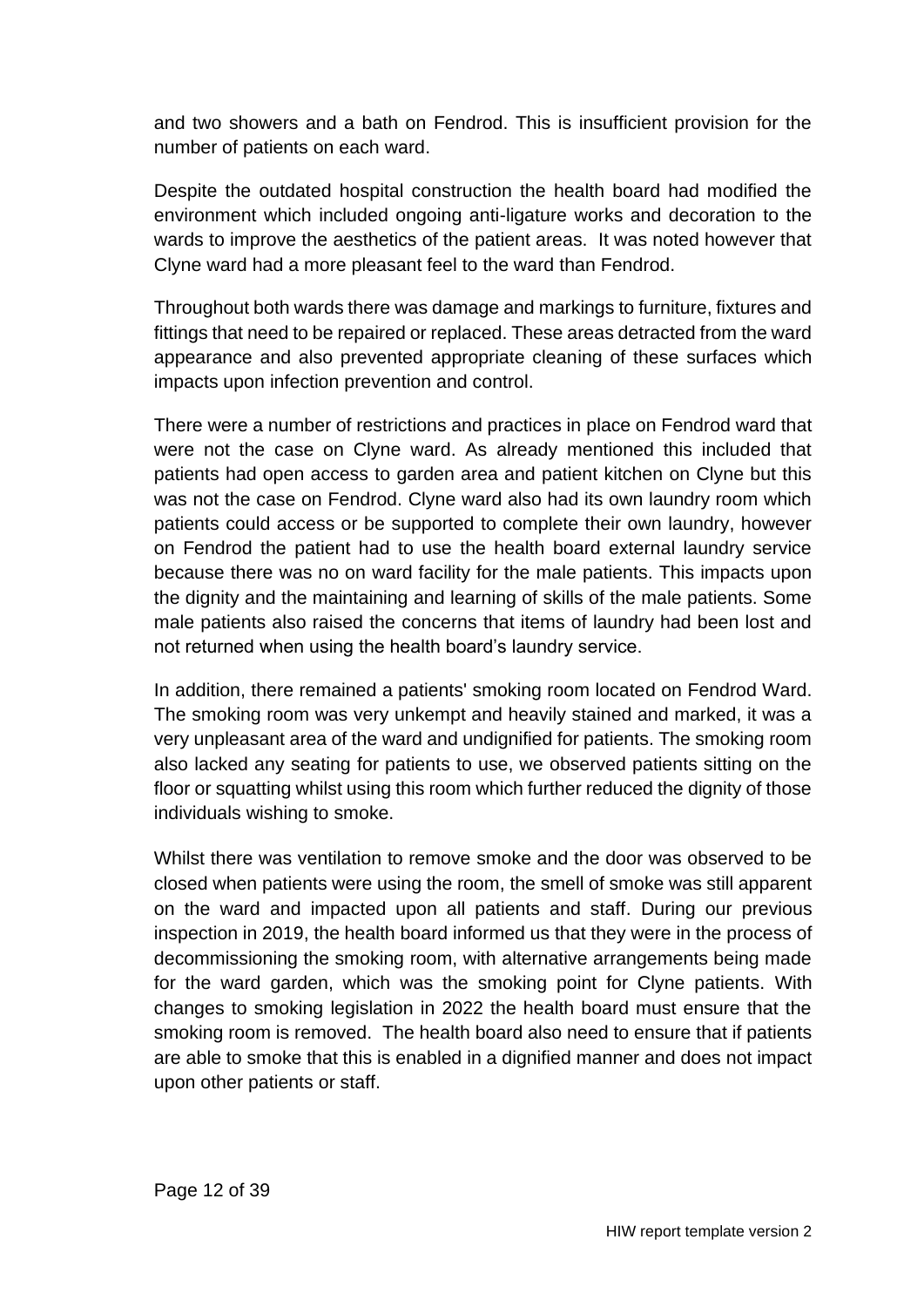#### Improvement needed

The health board must ensure that the programme of works to modernise the environment of care at Cefn Coed Hospital is progressed in a timely manner.

The health board must ensure that environmental damages is rectified in a timely manner.

The health board must ensure that all patient have the facility to obscure their bedroom window from external light and maintain their privacy.

The health board must review the smoking arrangement for patients on Fendrod Ward.

#### **Patient information**

We saw information was available to help patients and their families understand their care, as well as details about organisations that can provide help and support to patients affected by mental health conditions. Information on advocacy was prominently displayed.

Information was displayed on how patients and their families can provide feedback about their experiences of the care provided on the wards. There was also information displayed about how patients could raise a concern about their care which included NHS Wales Putting Things Right<sup>3</sup> arrangements.

There was no information available on the role of HIW and how patients can contact the organisation. This is required by the Mental Health Act 1983 Code of Practice for Wales<sup>4</sup>.

<sup>&</sup>lt;sup>3</sup> Putting Things Right is the process for managing concerns in NHS Wales. Health in Wales | [Putting Things Right](http://www.wales.nhs.uk/ourservices/publicaccountability/puttingthingsright)

<sup>4</sup> Mental Health Act 1983 Code of Practice for Wales (Revised 2016) provides guidance to professionals about their responsibilities under the Mental Health Act 1983. As well as providing guidance for professionals, the Code of practice also provides information for patients, their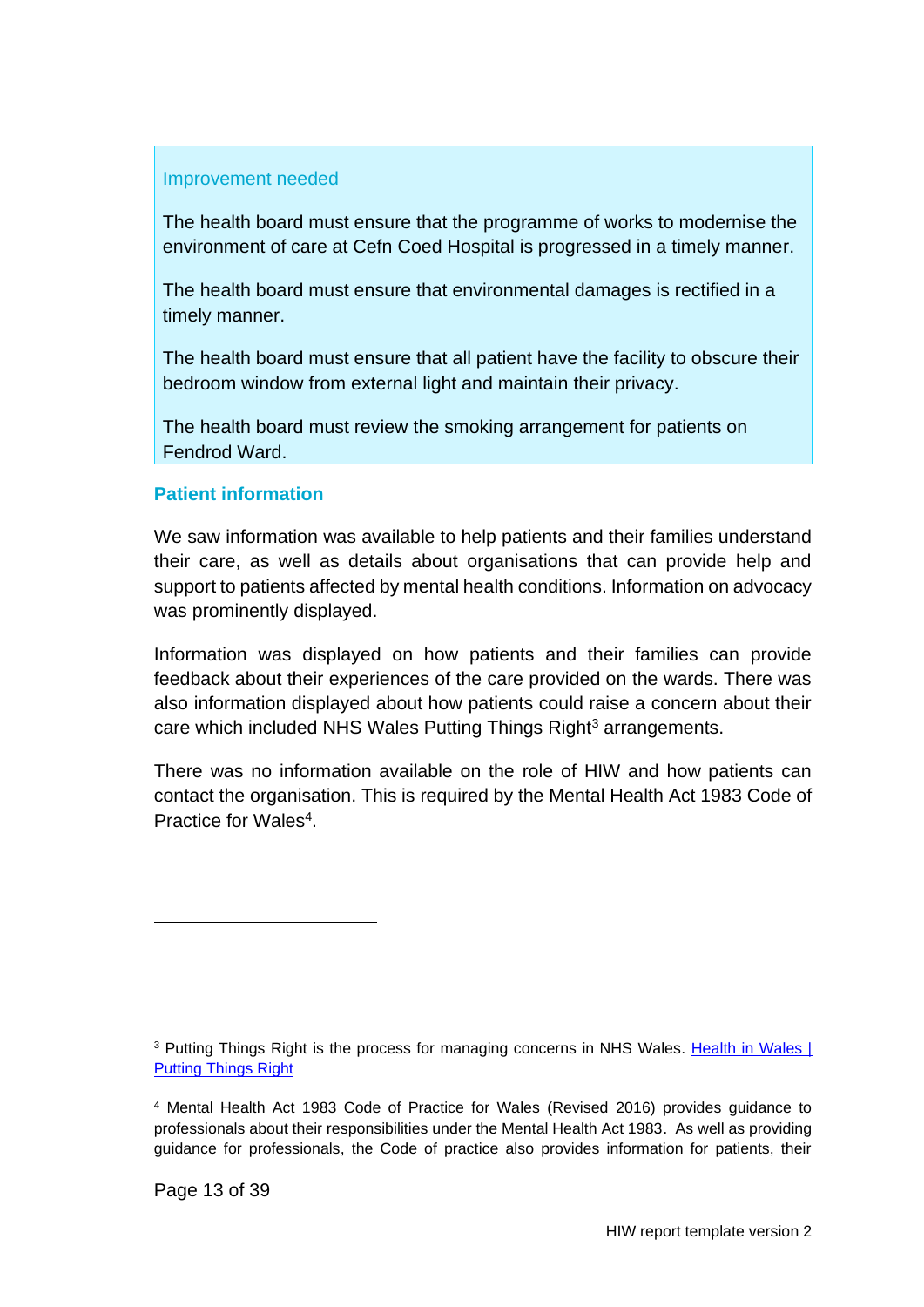It was positive to note that both wards had a board displaying photos of staff members, these assist patients and visitors in identifying individual staff members.

#### Improvement needed

The health board must ensure that information is displayed on the role of HIW and how to contact the organisation.

### **Communicating effectively**

Through our observations of staff and patient interactions, it was evident that staff ensured that they communicated appropriately and effectively with patients. Staff took time to undertake discussions using words and language suitable to the individual patient. Where patients remained unclear, or what they were trying to communicate was misunderstood, staff would patiently attempt to clarify what they had said.

For individual meetings, patients could have assistance from external bodies to provide support and guidance, such as solicitors or advocacy. Patient families and carers were also included in some individual meetings.

### **Individual care**

#### **People's rights**

We reviewed a sample of care records for patients detained under the Mental Health Act (the Act). We saw that documentation required by legislation was in place. This demonstrated that patients' rights had been promoted and protected as required by the Act.

Patients could also use their mobile phones to keep in contact with their friends and family. Patients who did not have a mobile phone had access to the ward phones.

families and carers. [https://gov.wales/topics/health/nhswales/mental-health-services/law/code](https://gov.wales/topics/health/nhswales/mental-health-services/law/code-of-practice/?lang=en)[of-practice/?lang=en](https://gov.wales/topics/health/nhswales/mental-health-services/law/code-of-practice/?lang=en)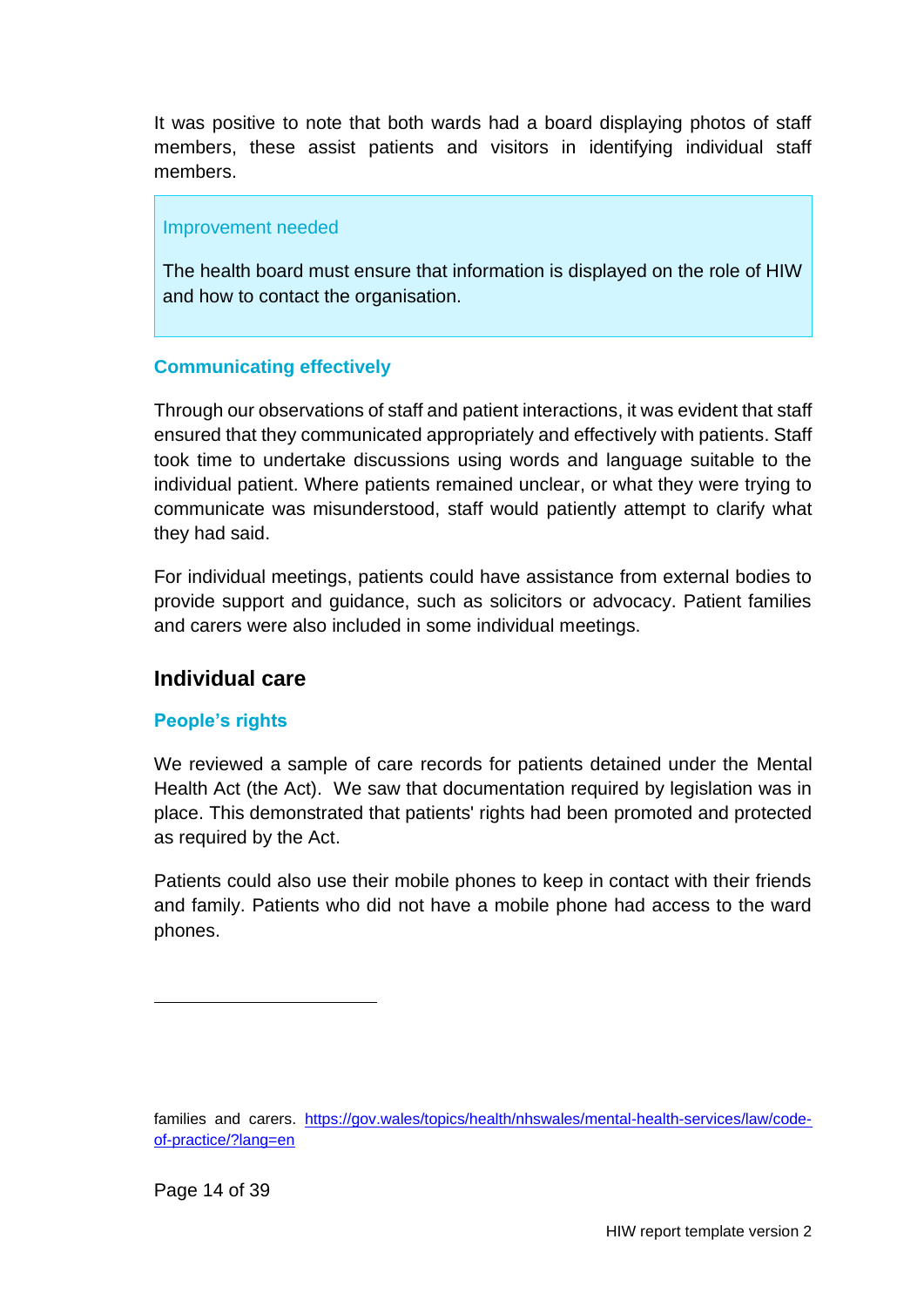Neither ward had a designated meeting room where patients could meet with visitors in private. There was a pleasant seating area at the entrance to Clyne which we were informed is used for that ward. However this area did not afford adequate privacy as patients and staff would regularly walk through this area.

#### Improvement needed

The health board must ensure that there are suitable facilities available for patients to meet with visitors in private.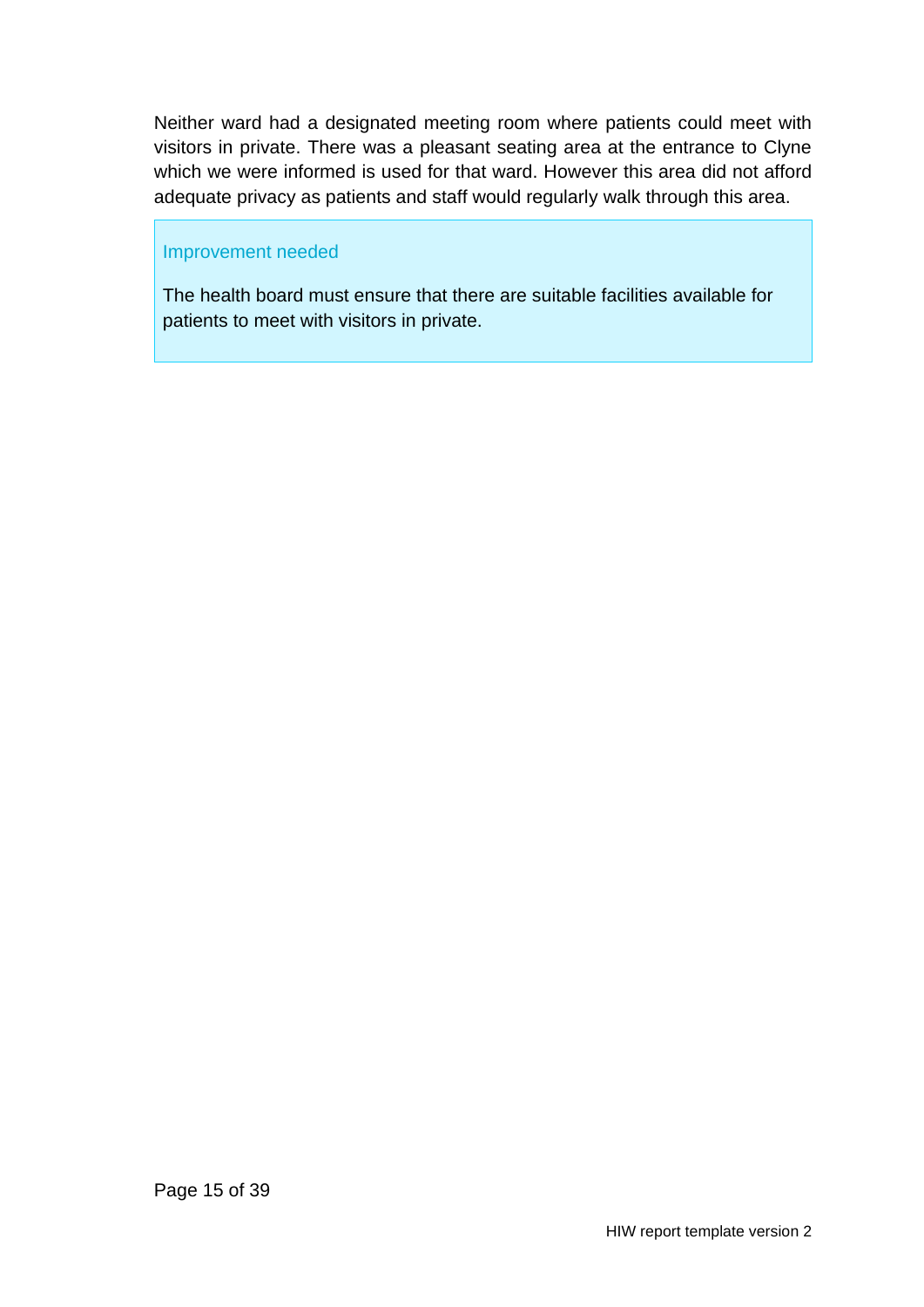## <span id="page-15-0"></span>**Delivery of safe and effective care**

*We considered the extent to which services provide high quality, safe and reliable care centred on individual patients.*

There were established processes and audits in place to manage risk, health and safety and infection control. Whilst this enabled staff to continue to provide safe and clinically effective care, the outdated environment of the hospital impacted upon the efficiency and effectiveness of staff.

Care plan documentation reflected the domains of the Welsh Measure. Care plans drew on individual patient's strengths, and it was evident that patients' views were considered with balanced input from all members of the multi-disciplinary team. However, patient records were disorganised, and inconsistencies of recordkeeping across the hospital provided a challenge for staff accessing the most up-to-date and completed documentation.

### **Safe care**

#### **Managing risk and promoting health and safety**

The Tawe Clinic is located in the original Cefn Coed Hospital building, and consists of two wards, Clyne Ward and Fendrod Ward. There was a pleasant and well maintained outside space at the entrance of the Tawe clinic, which included outside seating and raised flower beds.

There is level access to the main entrance of the building and Clyne Ward. This makes access to the ward easier for patients and visitors with mobility difficulties. Fendrod Ward is located on the first floor of the building and can only be accessed via stairs. This means patients who may have limited mobility are unable to access this ward. It was explained that if such care and intervention was required, then the patient would typically be cared for on Ward F at Neath Port Talbot Hospital.

The out-dated structural design of the wards does not allow for ease of observation of patients. There are a number of corridors and recesses out of easy view of staff. The health board have tried to mitigate this by including observation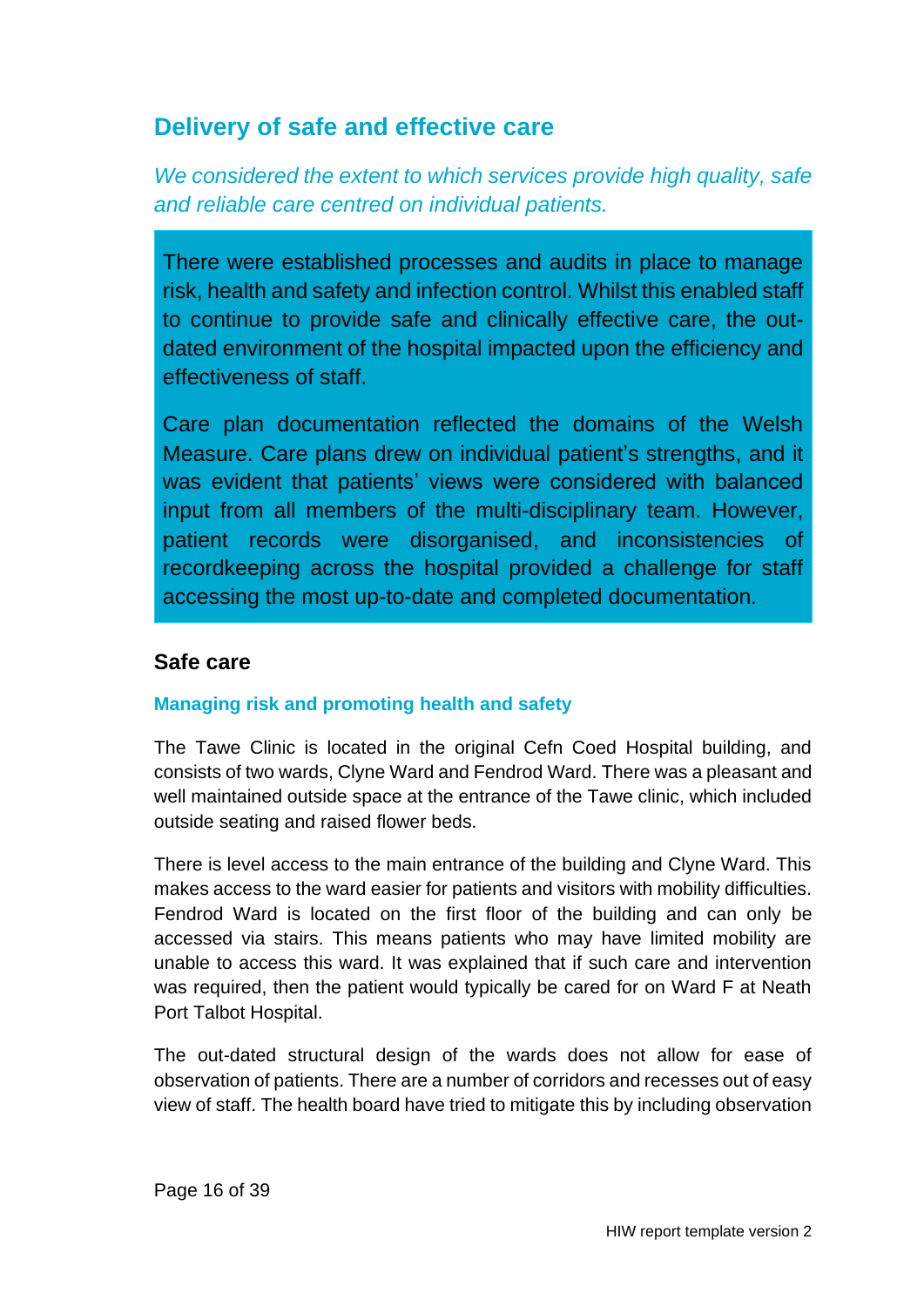mirrors; however the wards remain poorly laid out for ease of observation to maintain the safety of patients, staff and visitors at all times.

There was continued improvements being made to the ward environment as part of anti-ligature work. Where ligature points remained these were risk assessed with mitigating actions identified. Ligature cutters were readily available on both wards.

Call points were available in patient bedrooms, bathrooms and toilets. These allowed for patients to notify staff if they required assistance. There were personal alarms that were available to staff. We saw that staff were wearing alarms on Fendrod Ward, but this was not always the case on Clyne. Some staff on Clyne stated that they didn't feel the need to wear an alarm as they had a positive relationship with patients and that during the inspection they did not expect to require urgent assistance from other staff. However, there is great unpredictability with the provision of mental health care that may result in unforeseen assistance being required, including medical emergency. The health board need to ensure that staff are able to alert for assistance without delay when required.

Strategies were described for managing challenging behaviour to promote the safety and wellbeing of patients. We were told that preventative techniques were used and where necessary staff would observe patients more frequently if their behaviour was a cause for concern. Senior staff confirmed that the safe physical restraint of patients was used, but this was rare and only used as a last resort.

There was an established electronic system in place for recording, reviewing and monitoring incidents and any use of restraint was documented and reviewed. There was a hierarchy of incident sign-off which ensured that incident reports were reviewed in a timely manner.

#### Improvement needed

The health board must ensure that there is clarity around the reasons when and why staff wear personal alarms.

#### **Infection prevention and control**

There were established infection, prevention and control arrangements in place on both wards. However, the out-dated building hindered the efforts of staff to continuously maintain effective infection prevention and control. There was also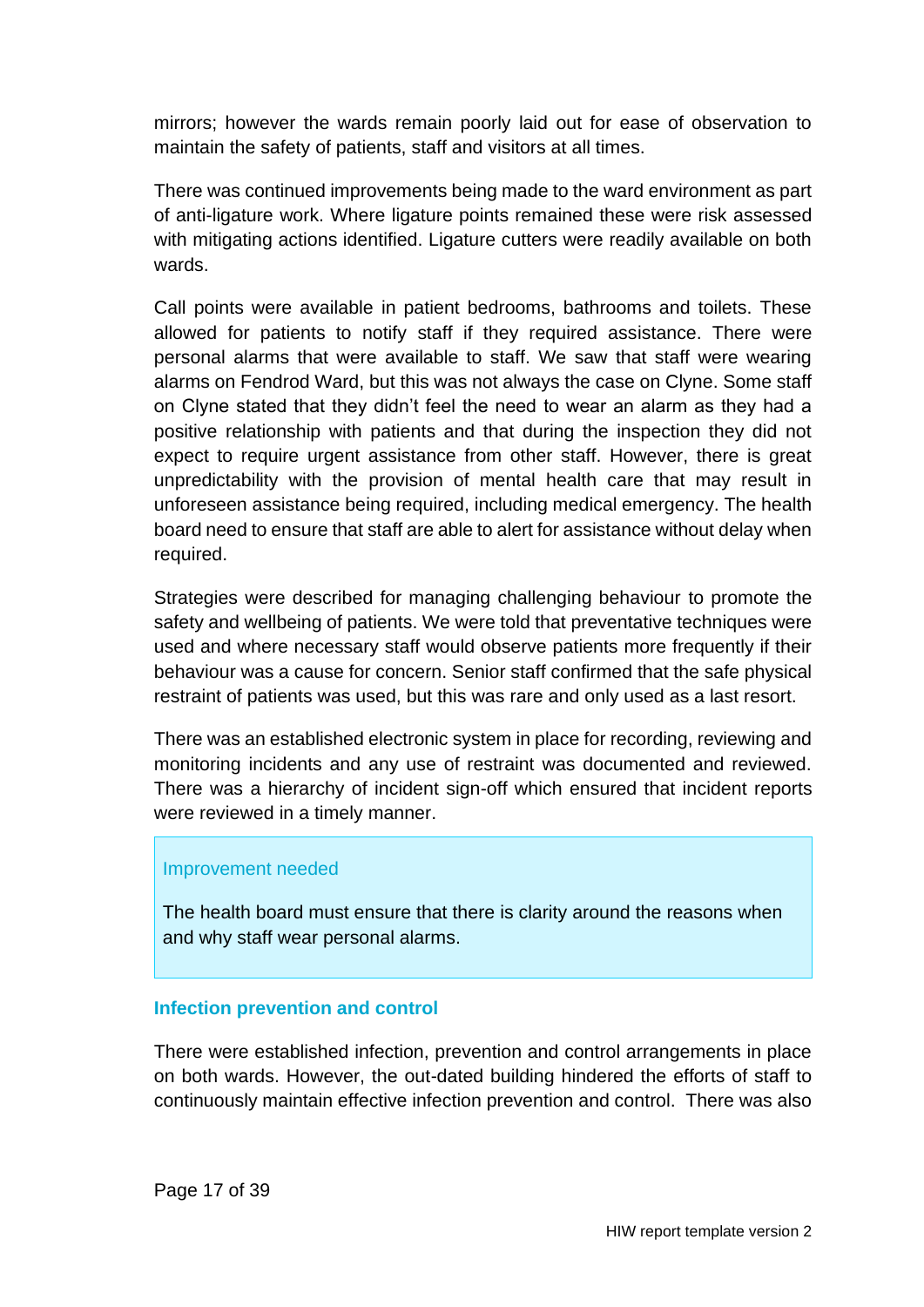limited storage space on each ward, which resulted in items not being stored appropriately.

Cleaning schedules were in place to promote regular and effective cleaning of the wards. All staff were aware of their responsibilities around infection prevention and control, including wiping telephones and computers with cleaning products between and after use to reduce the risk of cross contamination.

The health board had conducted necessary risk assessments and updated relevant policies and procedures to meet the additional demands of the COVID-19 pandemic. Staff we spoke to were aware of infection control obligations. There was COVID-19 documentation to support staff and ensure that staff remained compliant with policies and procedures.

There was access to hand washing and drying facilities throughout the hospital. During our discussions no issues were highlighted in relation to access to Personal Protection Equipment (PPE), including masks and gloves. Staff were observed to be wearing masks throughout the inspection.

There were suitable arrangements in place for the disposal of waste. Appropriate bins were available to dispose of medical sharp items.

As we identified on our previous inspection there were limited numbers of toilet and shower facilities on each ward, these were in high use throughout the day and it was therefore difficult to maintain the cleanliness of these areas. This was commented upon by patients, housekeeping and ward staff. It was also noted that recurring problems with these facilities such as toilet blockages, also limited their availability.

Hand washing and drying facilities, along with hand sanitising gel, were available on both wards. Posters providing instructions on effective hand washing were also displayed. Effective hand washing is important to reduce cross infection.

#### Improvement needed

The health board must ensure that any reoccurring problems with the toilet facilities are addressed.

#### **Nutrition and hydration**

We found that patients were provided with a choice of food and drink. Outside of the main mealtimes, snacks and drinks were available throughout the day. Main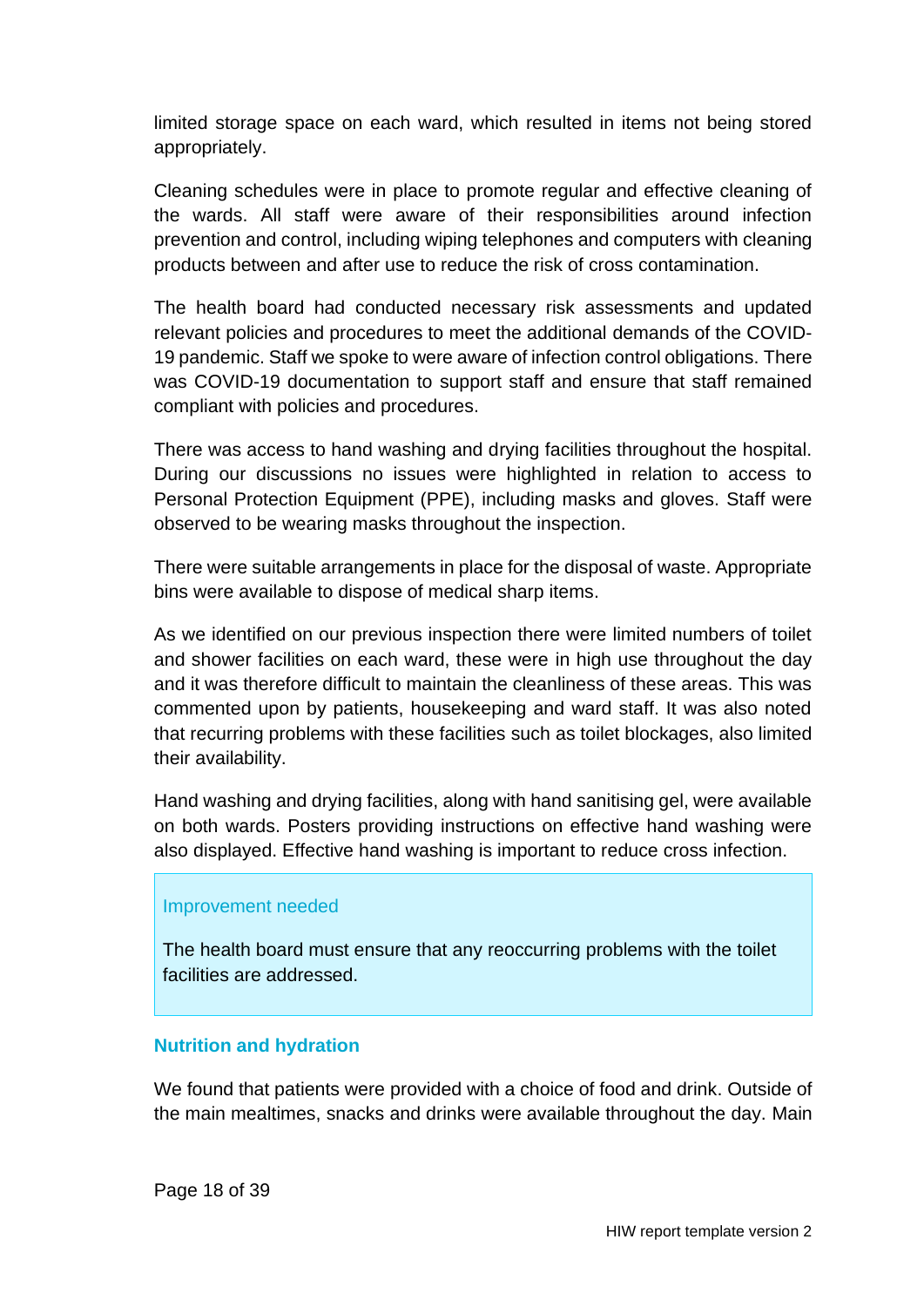meals were prepared off site and delivered in pre-packed containers to the wards. These were then heated by hostess staff, before being served.

We observed meals being served on both wards. Patients appeared to enjoy the meals provided, although some patient's expressed some dissatisfaction due to the repetitive menu options that were on offer for patients that had been at the hospital for longer periods.

### Improvement needed

The health board must review the patient menu options to provide a wide range of choices at Cefn Coed hospital.

#### **Medicines management**

All clinic rooms were locked to prevent unauthorised access. All medication trolleys were locked and secured to prevent them being removed from the clinic room. However we observed that the medication fridge on Fendrod ward was left unlocked on the first evening. It was noted that the fridge on Fendrod and Clyne was locked at all other times during the inspection.

The temperatures of medication fridges were being monitored and recorded, to check that medication was stored within the appropriate temperature range. However, whilst there was clinic room ambient temperature checks being completed on Fendrod Ward, this was not in place on Clyne Ward. Therefore we are not assured that medication that did not require refrigeration was being stored within the temperature range advised by the manufactures.

There were appropriate arrangements in place on the ward for the storage and use of Controlled Drugs and Drugs Liable to Misuse. Records viewed evidenced that checks were conducted with the appropriate nursing signatures.

Through our review of medication records it appeared that medication is being used proportionately to the needs of individuals, and where appropriate, other alternatives being considered first.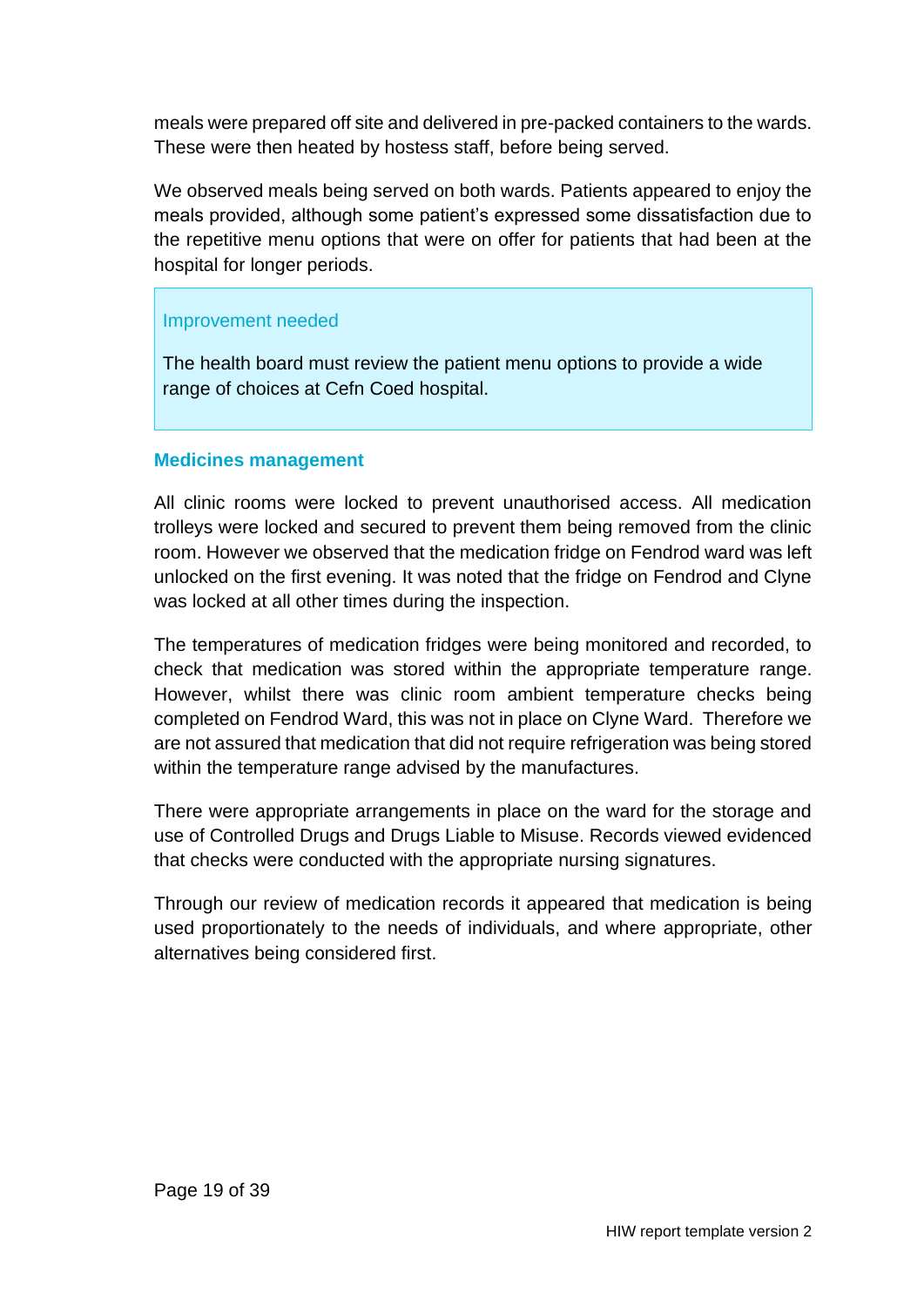The Medication Administration Records (MAR Charts)<sup>5</sup> reviewed were fully completed by staff. This included completing all patient details on the front and subsequent pages. Each patient's Mental Health Act legal status was recorded on the MAR Chart, however copies of consent to treatment certificates were not always accompanying the relevant MAR Chart. Therefore we are not assured that registered nurses are always checking the consent to treatment certificates to assure themselves that medication is legally authorised.

On both wards there was an individual patient medication folder in place to aid the management of medication. However, it was noted that there was no standardised format to the files and therefore there inconsistencies of filing with in each file. The individual folders were also in poor condition, with loose documents, there was a risk that information could be lost from the individual folders.

#### Improvement needed

The health board must ensure that medication fridges remain locked when not being accessed by staff.

The health board must ensure that ambient room temperature of clinic rooms are recorded and arrangements are in place to adequately manage the temperature of clinic rooms to enable medication to be stored within the temperature range advised by the manufactures.

The health board must ensure that copies of consent to treatment certificates are maintained with the corresponding MAR Chart.

The health board must ensure that registered nurses refer to the consent to treatment certificate when administering medication.

<sup>5</sup> A Medication Administration Record is the report that serves as a legal record of the drugs administered to a patient by a health care professional. The Medication Administration Record is a part of a patient's permanent record on their medical chart.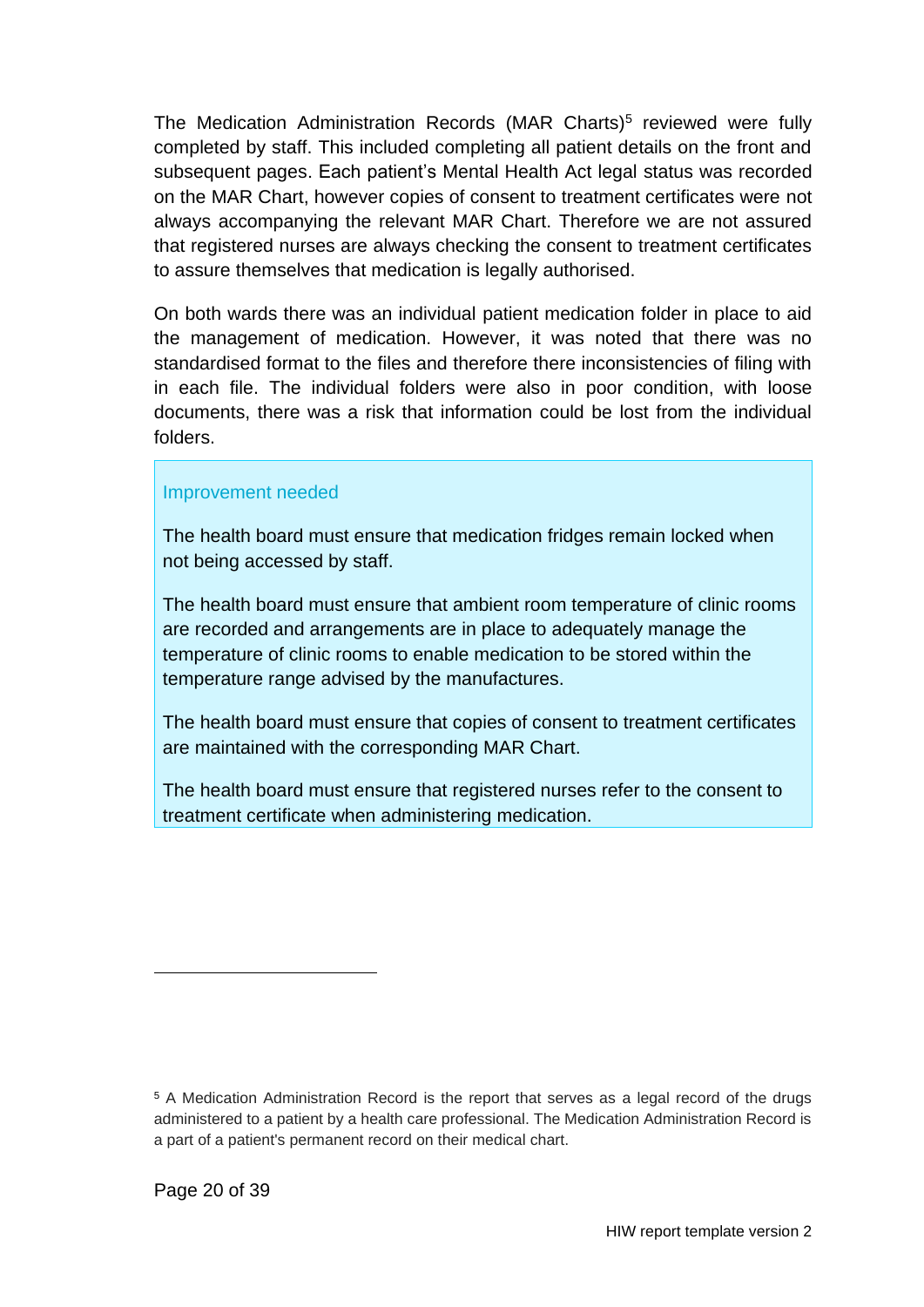#### **Safeguarding children and adults at risk**

There were established processes in place to ensure that the hospital safeguarded vulnerable adults and children, with referrals to external agencies as and when required.

The health board monitored the training completion rates with regards to safeguarding children and safeguarding vulnerable adults to ensure staff compliance with mandatory training.

### **Effective care**

#### **Record keeping**

We found that records held at the unit were kept securely when not being used.

Within each ward's office there were Patient Status at a Glance (PSAG) Boards, this provided key information regarding each individual patient. Whilst all confidential information was recorded behind the PSAG boards closing sections, whilst open and being reviewed by staff this information could be read through the windows of each nursing office. Staff were conscious of this and made the best efforts to ensure that information was not being read by on looking patients outside the room. The health board should consider if there are any further precautions they can take to maintain the confidentiality of information recorded on the PSAG Boards.

We reviewed the care records of five patients. This included care and treatment plans and statutory detention documentation. Paper records were being used on both wards for directing patient care. Whilst we saw efforts had been made to organise the information using dividers, patient records were difficult to navigate due to information being filed inconsistently.

The majority of paper documentation was being drafted electronically and with the intention to print and include within the paper records, however this had not always been included in paper records. Therefore we were unable to easily identify within each patient's record the most up-to-date risk assessments, care plan and other associated documentation.

Our specific findings around the quality of care records are described in the following sections.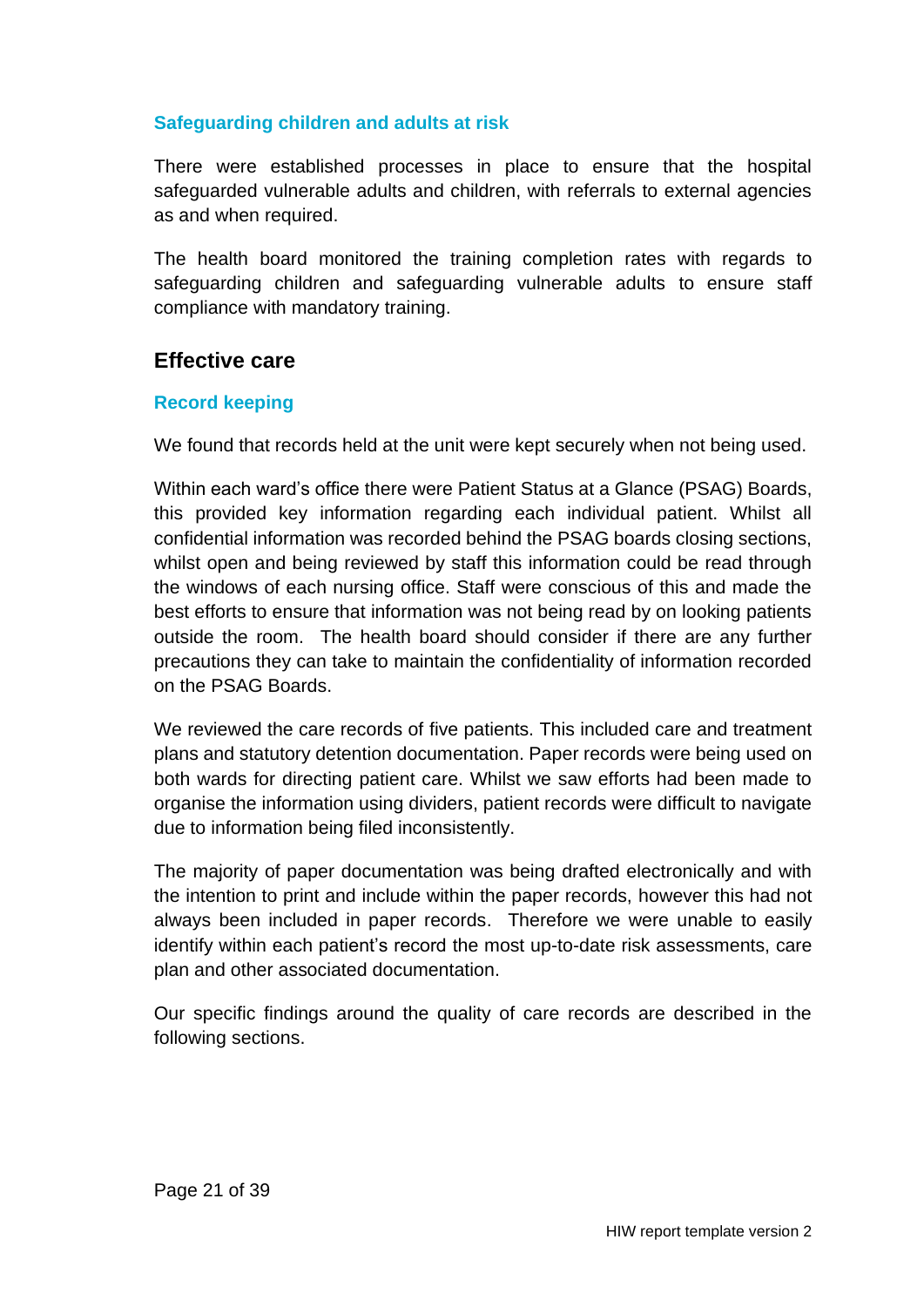#### **Mental Health Act Monitoring**

We reviewed the statutory detention documents of four patients across the two wards inspected. We also spoke with the mental health act team to discuss the monitoring and audit arrangements in place for the hospital.

It was evident that detentions had been applied and renewed within the requirements of the Act and copies of legal detention papers were available to ward staff at the hospital. It was also evident that those patients' detentions were reviewed by the Mental Health Review Tribunal and at Hospital Manager Hearings<sup>6</sup>, when applicable or required.

All leave had been authorised by the responsible clinician on Section 17 Leave authorisation forms. However there was no record of patients signing their leave form or a reason stated why this had not occurred.

There was also a lack of evidence that patients had been routinely informed of their rights under the Act and whether the patient had understood these.

The Mental Health Act documentation stored on the wards were disorganised and difficult to navigate. The records did not include all required documentation in a systematic order; therefore we were not assured that all required documentation was available to ward staff.

#### Improvement needed

The health board must ensure that there is a clear record of patient receiving a copy of their leave form or the reason why this has not occurred.

The health board must ensure that there is a clear record of patient being informed of their rights and the outcome of the discussion, or the reason why this has not occurred.

<sup>&</sup>lt;sup>6</sup> The organisation (or individuals) responsible for the operation of the Act in a particular hospital. Hospital managers have various functions under the Act, which include the power to discharge a patient.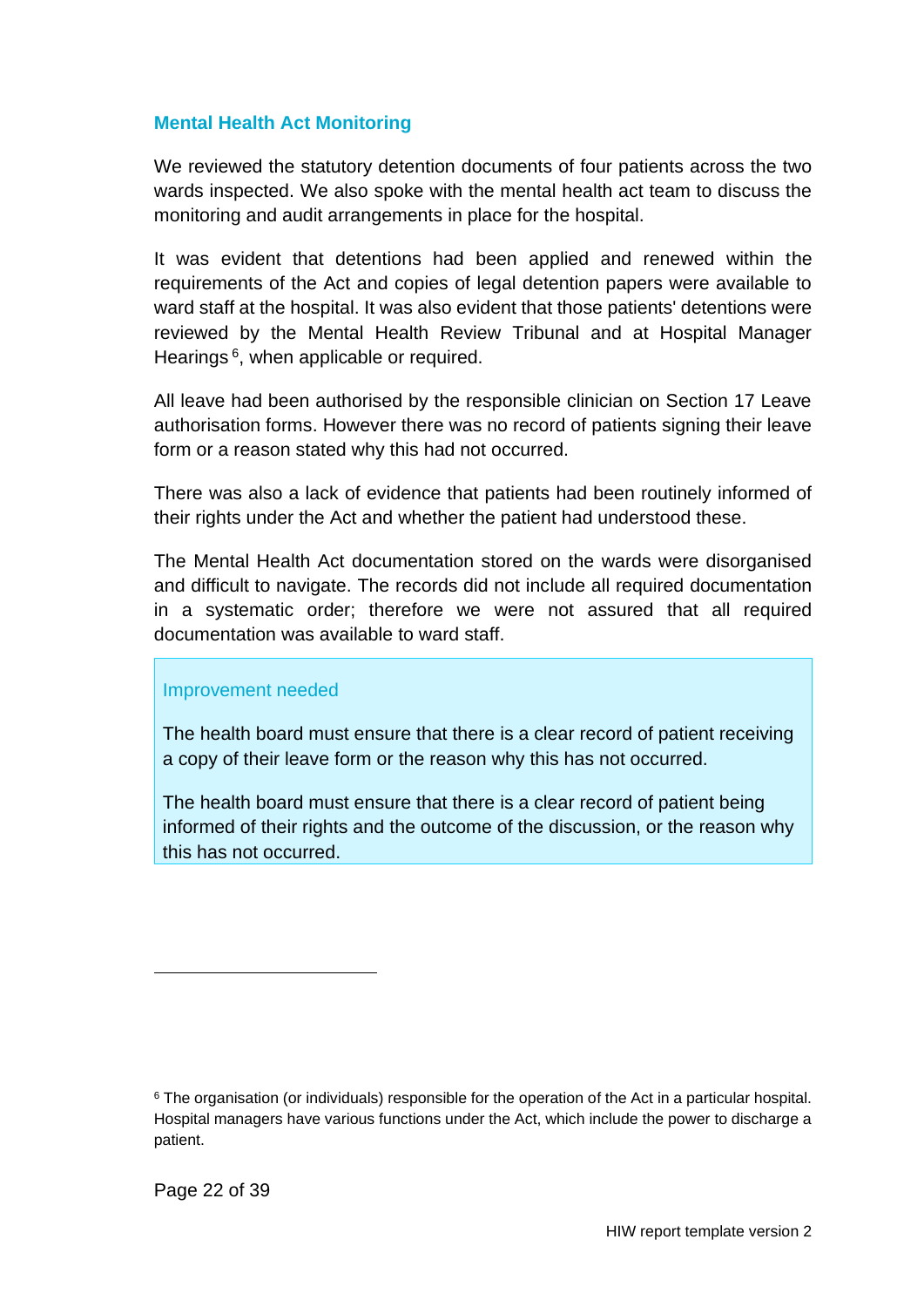### **Monitoring the Mental Health (Wales) Measure 2010: Care planning and provision**

We reviewed the care plans of a total of five patients.

Whilst we found that paper records were disorganised there was evidence of developed multidisciplinary team care planning in place on both wards. Care plan documentation reflected the domains of the Welsh Measure with measurable objectives and were regularly reviewed. However there were inconsistencies between the two ward on the documentation and standardised templates used on each ward. Staff we spoke with who raised their concerns regarding the differences in paperwork, however we were informed that this was already being reviewed with the aim of consolidating the paperwork being used.

To support patient care plans, there were a range of patient assessments to identify and monitor the provision of patient care, along with risk assessments that set out the identified risks and how to mitigate and manage them.

Individual care plans drew on patients' strengths and focused on recovery, rehabilitation and independence. Patient records evidenced the patient's view on their care plan, however it wasn't clear from reading the documentation whether the patient had been involved in the multidisciplinary team discussion or whether the plan had been discussed with the patient separately.

#### Improvement needed

<span id="page-22-0"></span>The health board must review the format of patient records and paperwork at Cefn Coed hospital.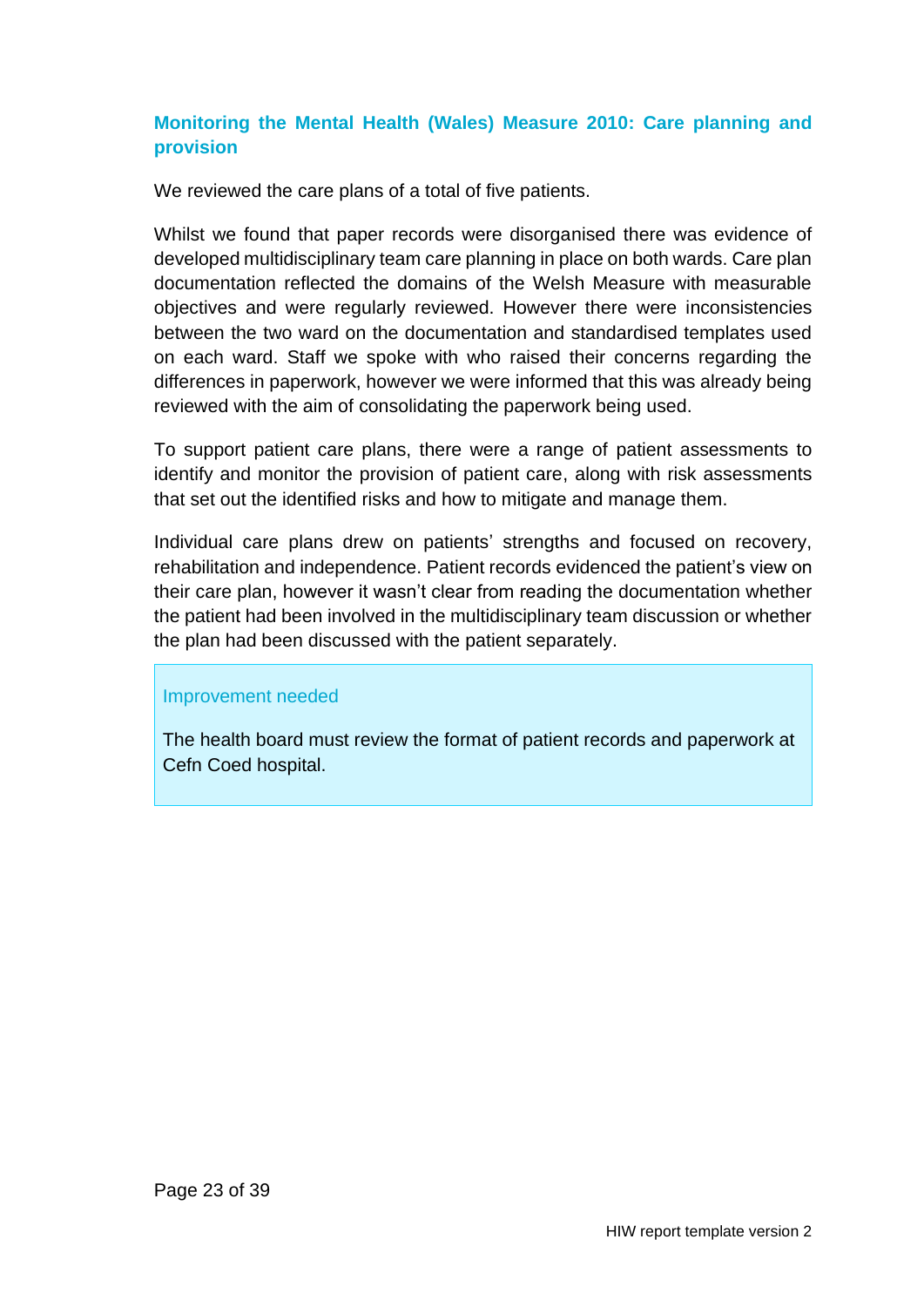## **Quality of management and leadership**

*We considered how services are managed and led and whether the workplace and organisational culture supports the provision of safe and effective care. We also considered how the service review and monitor their own performance against the Health and Care Standards.*

We observed a committed staff team who had a good understanding of the needs of the patients at the hospital.

We found that staff were committed to providing patient care to high standards.

The health board had established clear governance arrangements which focused on the improvement of patient care and clinical practice.

### **Governance, leadership and accountability**

There was a clear organisational structure for the hospital, which provided defined lines of management and accountability. These arrangements were in place during the day, with senior management and on-call arrangements in place for the night shift.

We found that there were defined systems and processes in place to ensure that the hospital focussed on continuously improving its services. This is achieved through a rolling programme of audit and the establishment of governance structures, which enabled key/nominated members of staff to meet regularly to discuss clinical outcomes associated with the delivery of patient care.

The service had established a reducing restrictive practice group, to review and embed practices that enable staff to provide care in line with least restrictive principles.

During our time on the wards we observed a positive culture with good relationships between staff who we observed working well together as a team. It was clear to see that staff were striving to provide high levels of care to the patient groups.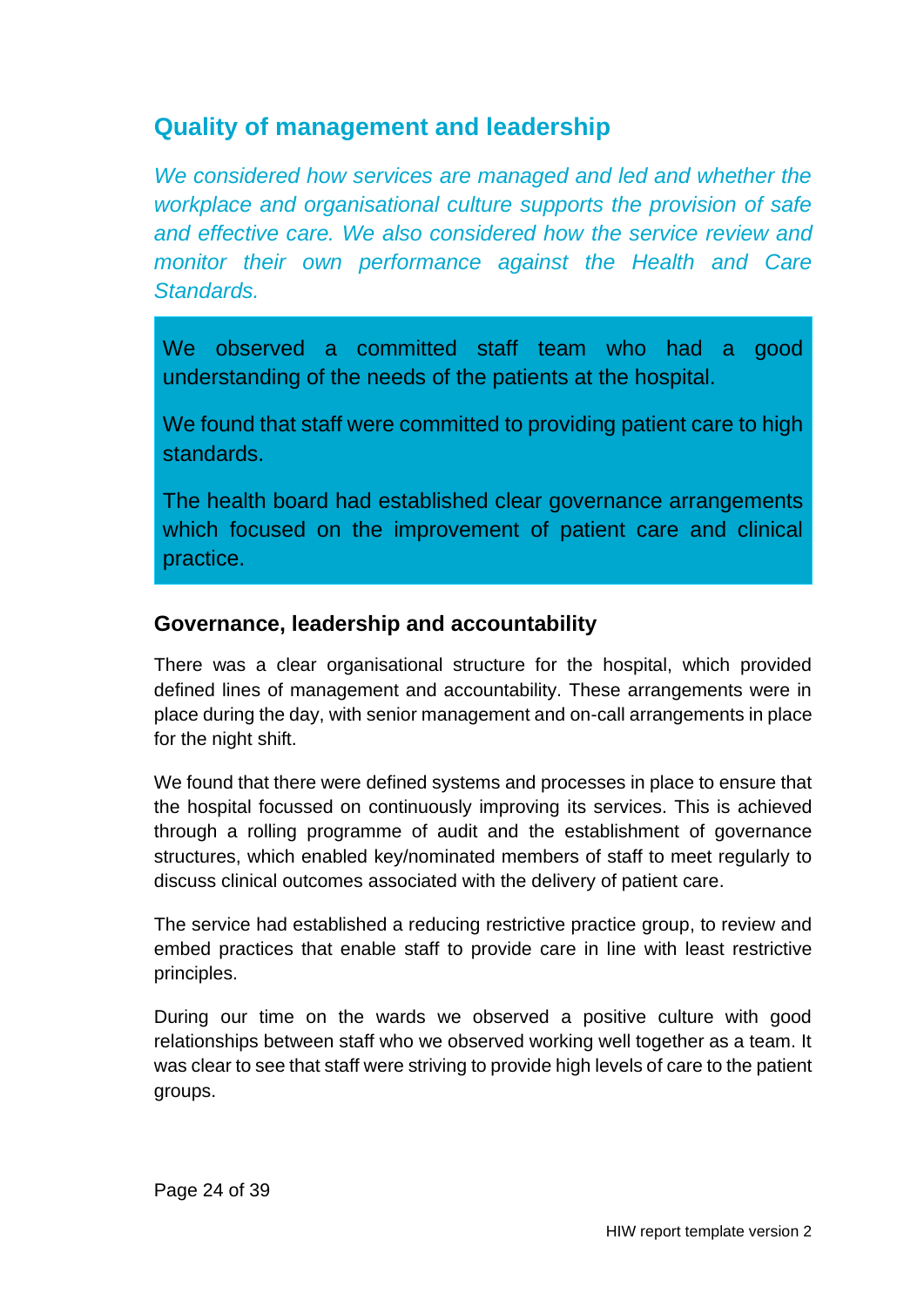There was dedicated and committed ward multidisciplinary teams and senior health board managers. It was positive that, throughout the inspection, the staff at the hospital were receptive to our views, findings and recommendations.

## **Staff and resources**

### **Workforce**

The staffing levels appeared appropriate to maintain the safety of patients within the hospital at the time of our inspection. Staff reported that they felt able to keep patients safe but are unable to always undertake the therapeutic engagement with patients that they would like to which would aid and speed recovery.

Whilst there were a number of registered nurse vacancies, there was evidence that the health board was attempting to recruit into the vacancies. Where possible the ward utilised its own staff and regular staff from the health board's staff bank to fill these shortfalls.

Training records provided by senior ward staff showed there was close monitoring of staff training to ensure that health board standards for training were met. The information provided showed that most staff were up to date with mandatory training.

#### Improvement needed

The health board must ensure that wards are sufficiently staffed with appropriate skill mix to support therapeutic patient engagement.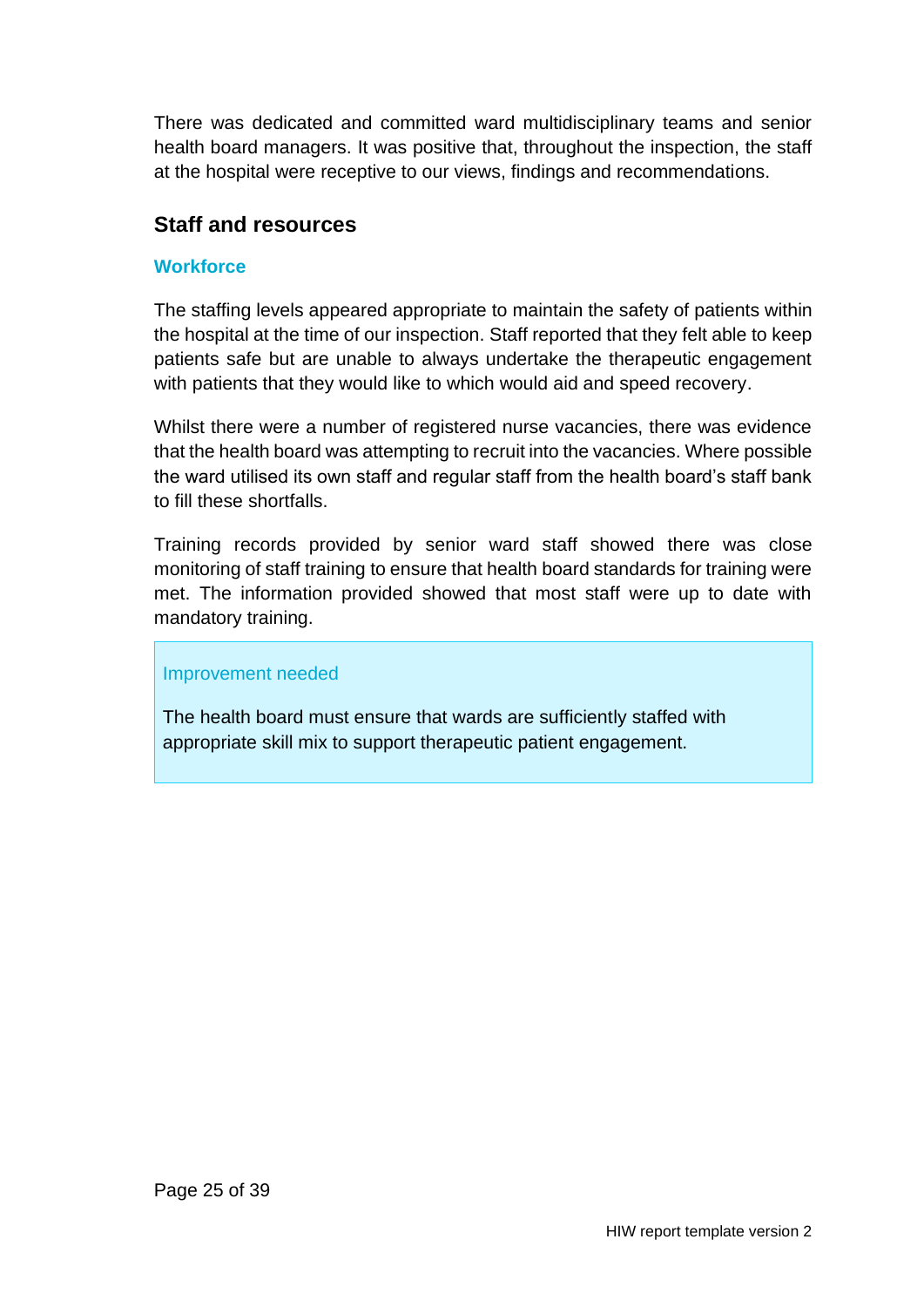# <span id="page-25-0"></span>**4. What next?**

Where we have identified improvements and immediate concerns during our inspection which require the service to take action, these are detailed in the following ways within the appendices of this report (where these apply):

- Appendix A: Includes a summary of any concerns regarding patient safety which were escalated and resolved during the inspection
- Appendix B: Includes any immediate concerns regarding patient safety where we require the service to complete an immediate improvement plan telling us about the urgent actions they are taking
- Appendix C: Includes any other improvements identified during the inspection where we require the service to complete an improvement plan telling us about the actions they are taking to address these areas

The improvement plans should:

- Clearly state when and how the findings identified will be addressed, including timescales
- Ensure actions taken in response to the issues identified are specific, measurable, achievable, realistic and timed
- Include enough detail to provide HIW and the public with assurance that the findings identified will be sufficiently addressed.

As a result of the findings from this inspection the service should:

- Ensure that findings are not systemic across other areas within the wider organisation
- Provide HIW with updates where actions remain outstanding and/or in progress, to confirm when these have been addressed.

The improvement plan, once agreed, will be published on HIW's website.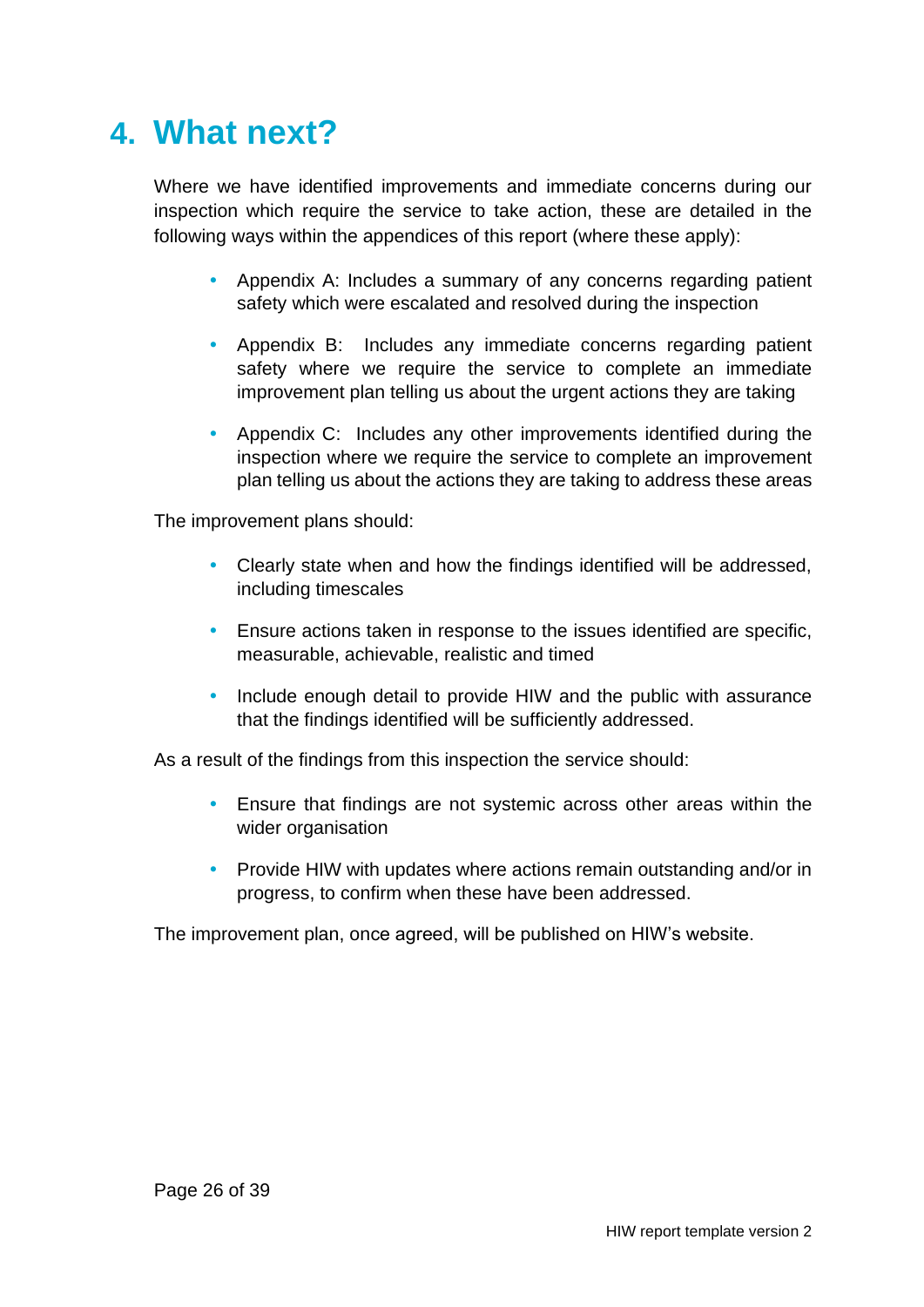# <span id="page-26-0"></span>**5. How we inspect NHS mental health services**

Our inspections of NHS mental health services are usually unannounced. We will always seek to conduct unannounced inspections because this allows us to see services in the way they usually operate. The service does not receive any advance warning of an unannounced inspection.

Feedback is made available to service representatives at the end of the inspection, in a way which supports learning, development and improvement at both operational and strategic levels.

HIW inspections of NHS mental health services will look at how services:

- Comply with the [Mental Health Act 1983](http://www.legislation.gov.uk/ukpga/1983/20/contents), [Mental Capacity Act 2005](http://www.legislation.gov.uk/ukpga/2005/9/contents), [Mental Health \(Wales\) Measure 2010](http://www.legislation.gov.uk/mwa/2010/7/contents) and implementation of Deprivation of Liberty Safeguards
- Meet the [Health and Care Standards 2015](https://gov.wales/sites/default/files/publications/2019-05/health-and-care-standards-april-2015.pdf)

We also consider other professional standards and guidance as applicable. These inspections capture a snapshot of the standards of care within NHS mental health services.

Further detail about how HIW inspects [mental health](https://hiw.org.uk/mental-health-services) and the [NHS](https://hiw.org.uk/sites/default/files/2019-05/170328inspectnhsen_0.pdf) can be found on our website.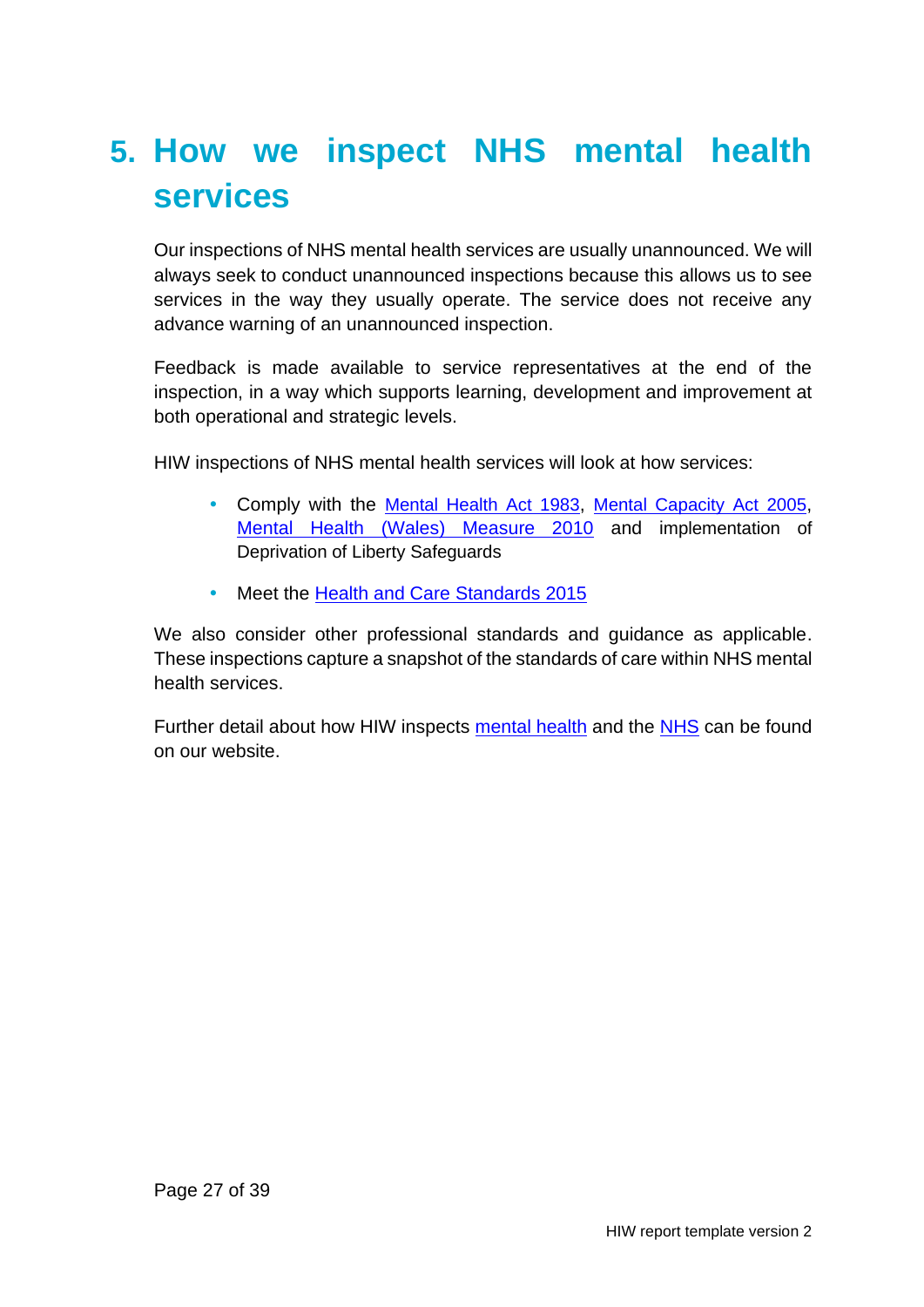## **Appendix A – Summary of concerns resolved during the inspection**

The table below summaries the concerns identified and escalated during our inspection. Due to the impact/potential impact on patient care and treatment these concerns needed to be addressed straight away, during the inspection.

<span id="page-27-0"></span>

| Immediate concerns identified                                              | Impact/potential impact   How HIW escalated the<br>on patient care and<br>treatment | concern        | How the concern was<br><b>resolved</b> |
|----------------------------------------------------------------------------|-------------------------------------------------------------------------------------|----------------|----------------------------------------|
| No immediate concerns were identified Not applicable<br>on this inspection |                                                                                     | Not applicable | Not applicable                         |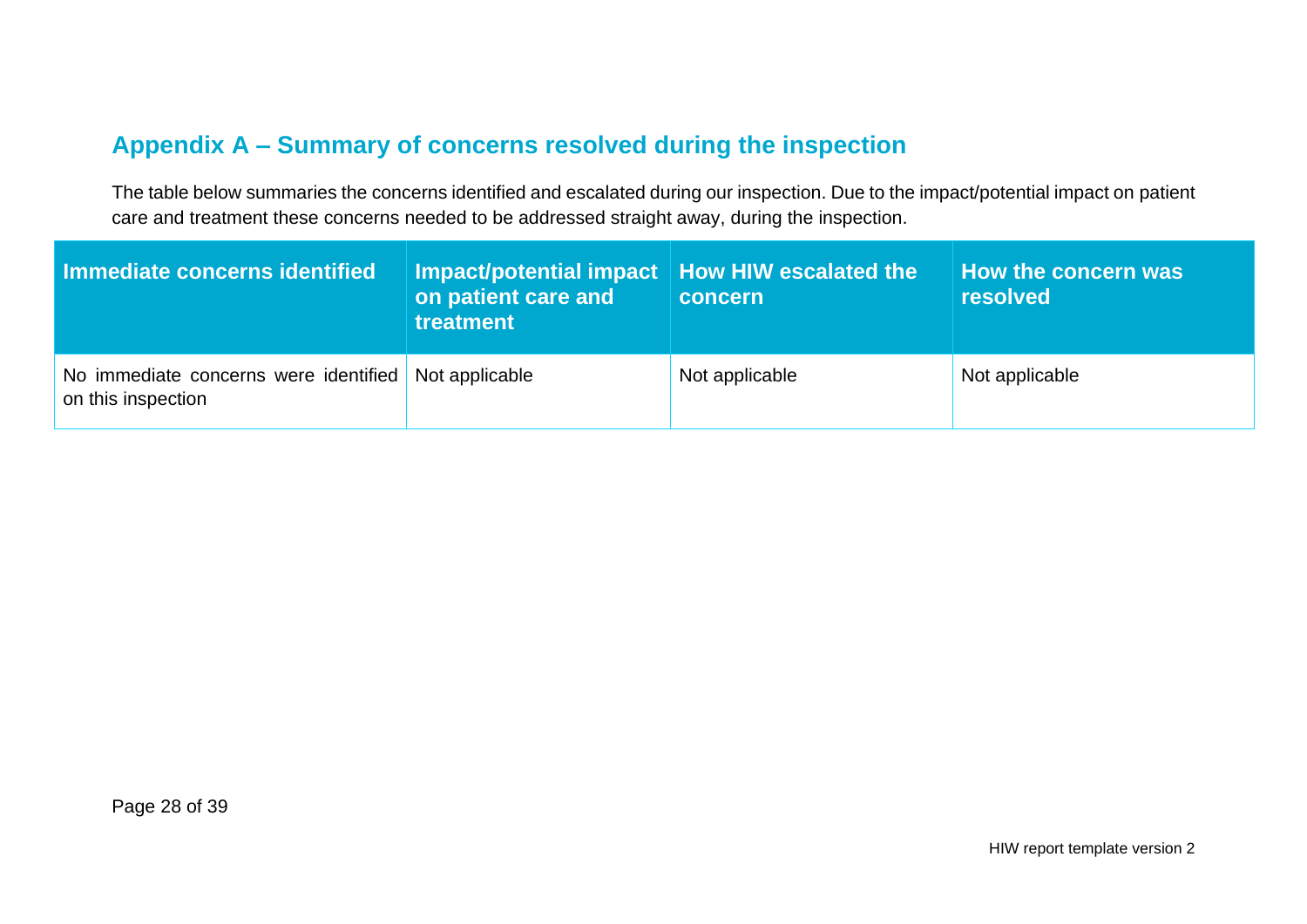## **Appendix B – Immediate improvement plan**

| <b>Service:</b>            | <b>Cefn Coed Hospital – Tawe Clinic</b> |
|----------------------------|-----------------------------------------|
| Ward/unit(s):              | <b>Clyne &amp; Fendrod</b>              |
| <b>Date of inspection:</b> | 14 – 16 March 2022                      |

The table below includes any immediate concerns about patient safety identified during the inspection where we require the service to complete an immediate improvement plan telling us about the urgent actions they are taking.

<span id="page-28-0"></span>

| Immediate improvement needed |                          | Standard Service action | Responsible Timescale<br>officer |                |
|------------------------------|--------------------------|-------------------------|----------------------------------|----------------|
| Not applicable               | <b>Not</b><br>applicable | Not applicable          | Not applicable                   | Not applicable |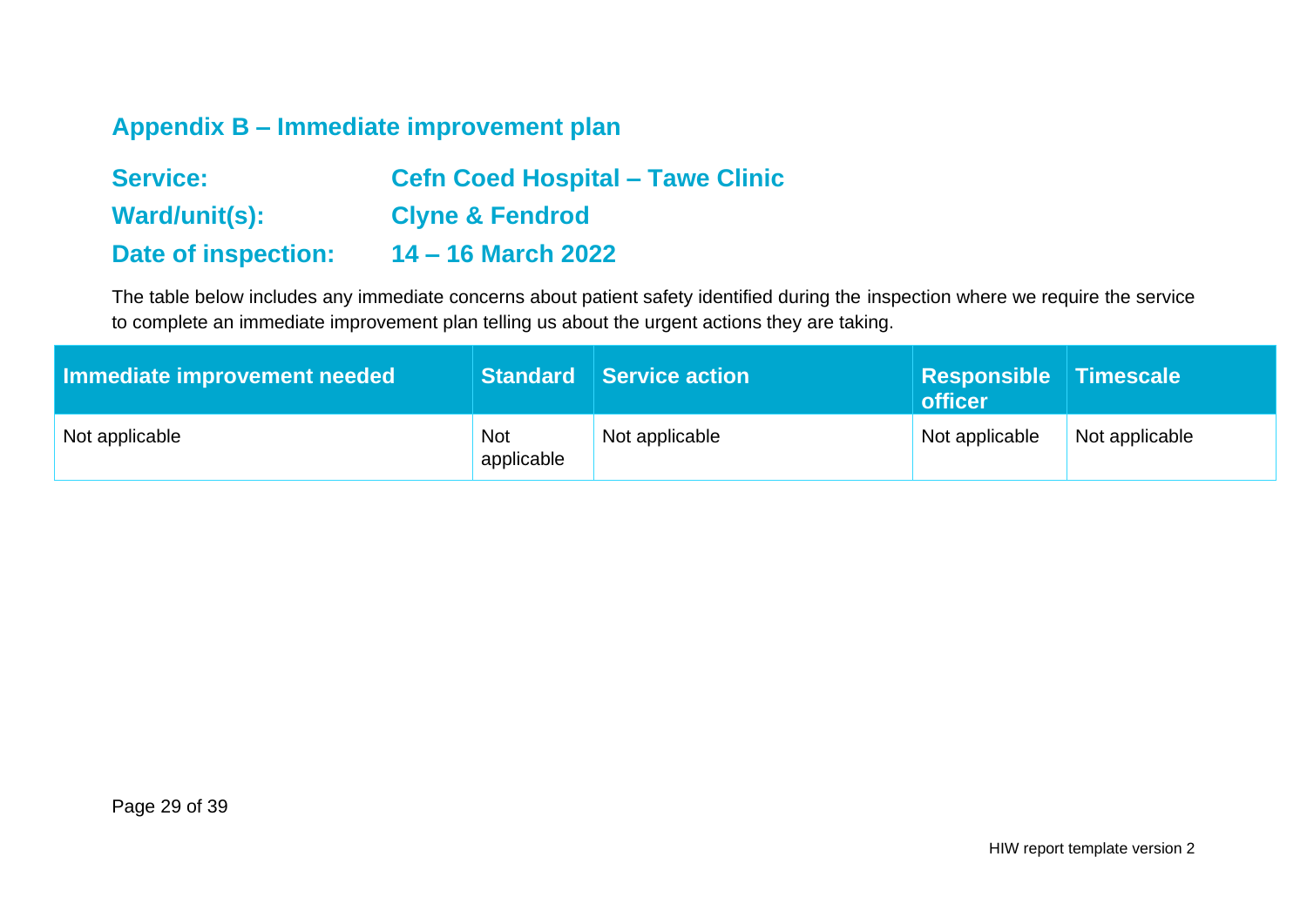## **Appendix C – Improvement plan**

| <b>Service:</b>            | <b>Cefn Coed Hospital - Tawe Clinic</b> |
|----------------------------|-----------------------------------------|
| Ward/unit(s):              | <b>Clyne &amp; Fendrod</b>              |
| <b>Date of inspection:</b> | 14 – 16 March 2022                      |

The table below includes any other improvements identified during the inspection where we require the service to complete an improvement plan telling us about the actions they are taking to address these areas.

<span id="page-29-0"></span>

| <b>Improvement needed</b>                                                                                                                                                        | <b>Standard</b>                                           | <b>Service action</b>                                                                                                                                                                                    | <b>Responsible</b><br><b>officer</b>                                    | <b>Timescale</b>                     |
|----------------------------------------------------------------------------------------------------------------------------------------------------------------------------------|-----------------------------------------------------------|----------------------------------------------------------------------------------------------------------------------------------------------------------------------------------------------------------|-------------------------------------------------------------------------|--------------------------------------|
| <b>Quality of the patient experience</b>                                                                                                                                         |                                                           |                                                                                                                                                                                                          |                                                                         |                                      |
| The health board must ensure that a range of<br>male specific health promotion is displayed on<br>Fendrod ward.                                                                  | 1.1 Health<br>promotion,<br>protection and<br>improvement | For the ward team to work with external<br>agencies to provide and display male<br>specific health promotion.<br>Health promotion will be a standing<br>agenda item in patient<br>community<br>meetings. | Ward<br>Manager<br>and Lead OT                                          | <b>June 2022</b><br><b>July 2022</b> |
| The health board must review the provision of<br>exercise, therapeutic and social<br>physical<br>activities that are on offer, both within the hospital<br>and in the community. | 1.1 Health<br>promotion,<br>protection and<br>improvement | Lead Nurse and Lead OT and Directorate<br>Manager to review the accommodation<br>available in order to support physical<br>exercise, therapeutic and social activities                                   | Lead Nurse<br>and<br><b>OT</b><br>Lead<br>and<br>Directorate<br>Manager | <b>April 2022</b>                    |

Page 30 of 39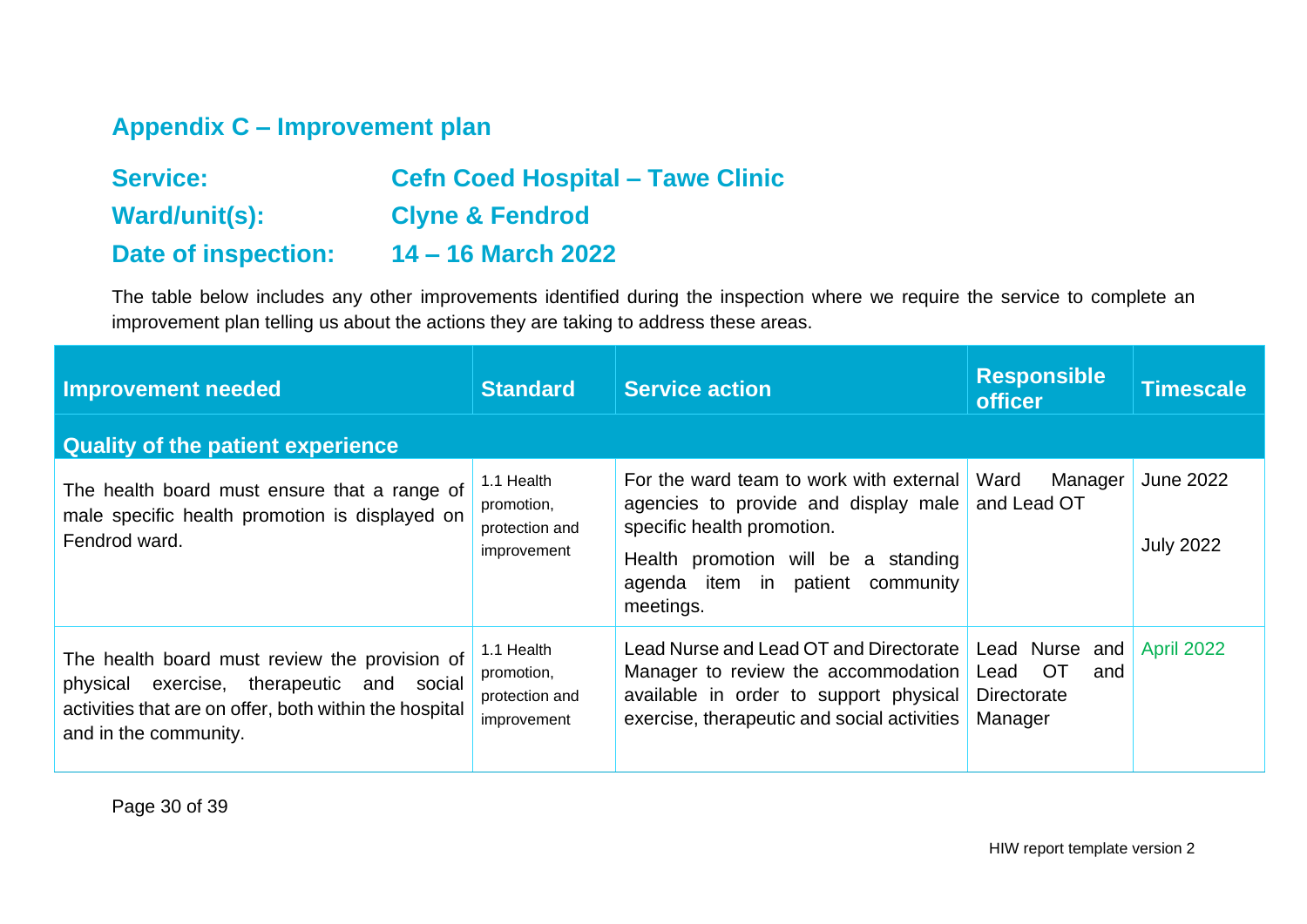| <b>Improvement needed</b>                                                                              | <b>Standard</b>                                           | <b>Service action</b>                                                                                                                                                                                                                                                                                                                                                                                                             | <b>Responsible</b><br><b>officer</b>                                        | <b>Timescale</b>  |
|--------------------------------------------------------------------------------------------------------|-----------------------------------------------------------|-----------------------------------------------------------------------------------------------------------------------------------------------------------------------------------------------------------------------------------------------------------------------------------------------------------------------------------------------------------------------------------------------------------------------------------|-----------------------------------------------------------------------------|-------------------|
|                                                                                                        |                                                           | within the Cefn Coed Hospital Site.<br>Completed.                                                                                                                                                                                                                                                                                                                                                                                 |                                                                             |                   |
|                                                                                                        |                                                           | Space to be identified and decorated.<br>Activities identified and donations to be<br>encourage and charitable fund bids to be<br>developed.                                                                                                                                                                                                                                                                                      | Lead Nurse and<br><b>OT</b><br>Lead<br>and<br>Directorate<br>Manager        | September<br>2022 |
|                                                                                                        |                                                           | Ward<br>manager, OT and<br>activity<br>coordinator to review the provision and<br>physical<br>promotion<br>of<br>exercise,<br>therapeutic and social activities and<br>ensuring that these are available within<br>the hospital and community settings. This<br>will look to include a range of different<br>activities. OT and activity coordinator to<br>gather service user perspective in<br>relation to choices and variety. | Ward<br>Manager,<br>OT and activity<br>coordinator.                         | <b>June 2022</b>  |
| The health board must ensure that there is a<br>designated occupational therapy kitchen on<br>Fendrod. | 1.1 Health<br>promotion,<br>protection and<br>improvement | Lead Nurse, Lead OT and Directorate<br>Manager to review the accommodation to<br>provide a more appropriate meeting<br>room space to enable the full use of the<br>OT<br>kitchen for the service users.<br>Completed.                                                                                                                                                                                                             | Lead Nurse and<br><b>OT</b><br>Lead<br>and<br><b>Directorate</b><br>Manager | April 2022        |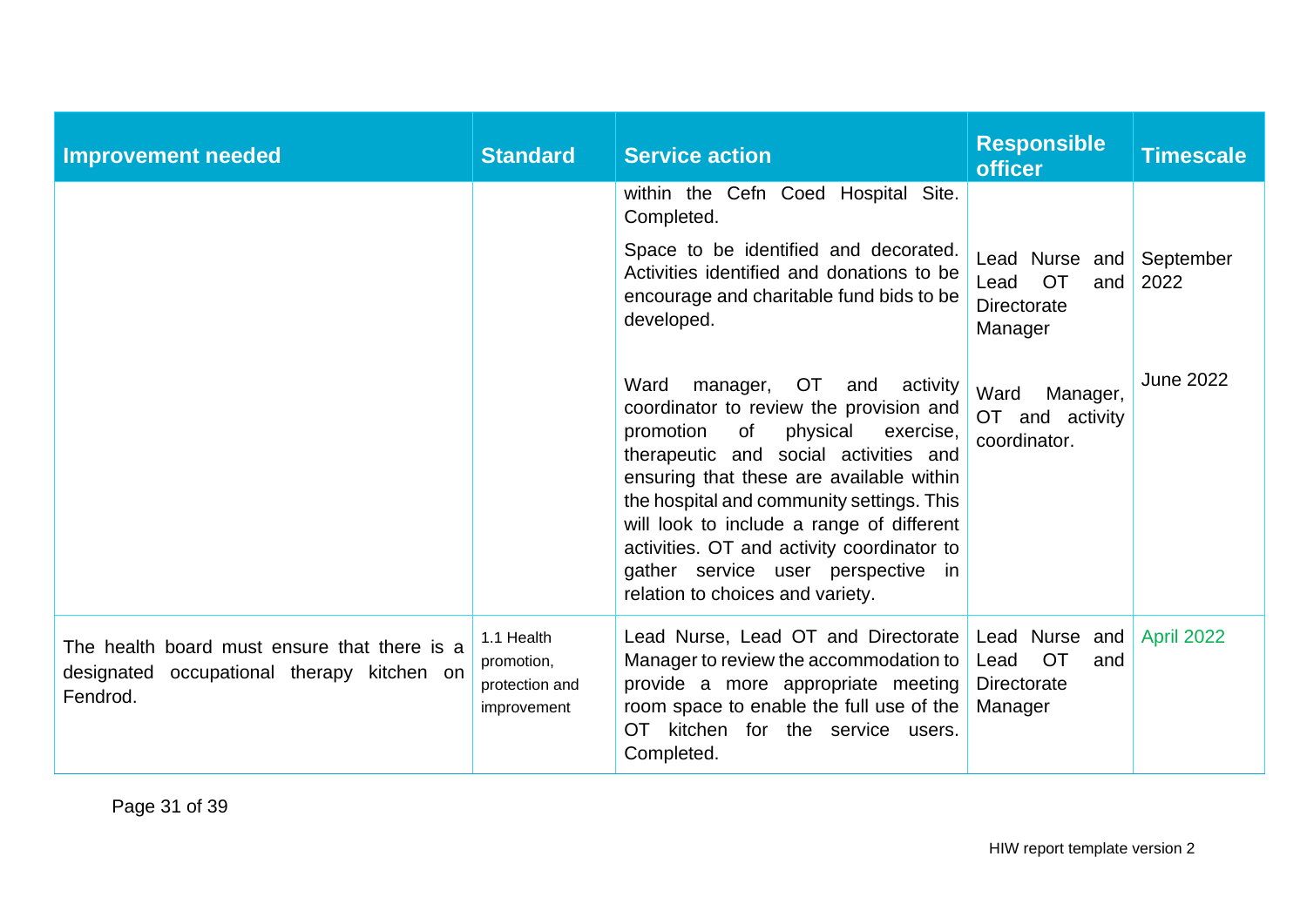| <b>Improvement needed</b>                                                                                                    | <b>Standard</b>                            | <b>Service action</b>                                                                                                                                                                                            | <b>Responsible</b><br><b>officer</b>     | <b>Timescale</b>  |
|------------------------------------------------------------------------------------------------------------------------------|--------------------------------------------|------------------------------------------------------------------------------------------------------------------------------------------------------------------------------------------------------------------|------------------------------------------|-------------------|
|                                                                                                                              |                                            | Space identified and full use of OT<br>kitchen reinstated.                                                                                                                                                       |                                          | September<br>2022 |
| The health board must ensure the ease of garden<br>access for patients on Fendrod.                                           | 1.1 Health<br>promotion,<br>protection and | Review of access to the garden to be<br>conducted by MDT and included on MDT<br>template.                                                                                                                        | <b>Fendrod MDT</b>                       | <b>June 2022</b>  |
|                                                                                                                              | improvement                                | Encouraging access through different<br>activities including gardening groups.                                                                                                                                   | <b>Fendrod Activities</b><br>coordinator | April 2022        |
|                                                                                                                              |                                            | Lead Nurse and Fendrod MDT to<br>complete risk assessments regarding the<br>increase availability of garden access.                                                                                              | Lead Nurse and<br>Fendrod MDT            | <b>July 2022</b>  |
| The health board must ensure that the<br>programme of works to modernise the<br>environment of care at Cefn Coed Hospital is | 4.1 Dignified Care                         | Anti-ligature<br>programme<br>of<br>work<br>continues on Tawe Clinic which includes<br>the refurbishment of bathrooms and new<br>furniture in the bedrooms.                                                      | Directorate<br>Manager                   | <b>July 2022</b>  |
| progressed in a timely manner.                                                                                               |                                            | The Strategic Outline Case (SOC) for the<br>re-provision of adult mental health wards<br>in the HB has been approved by WG.<br>This will lead to the decommissioning of<br>&<br>Wards<br>Fendrod<br>Clyne<br>and | Senior<br>Management<br>Team             | Late 2025         |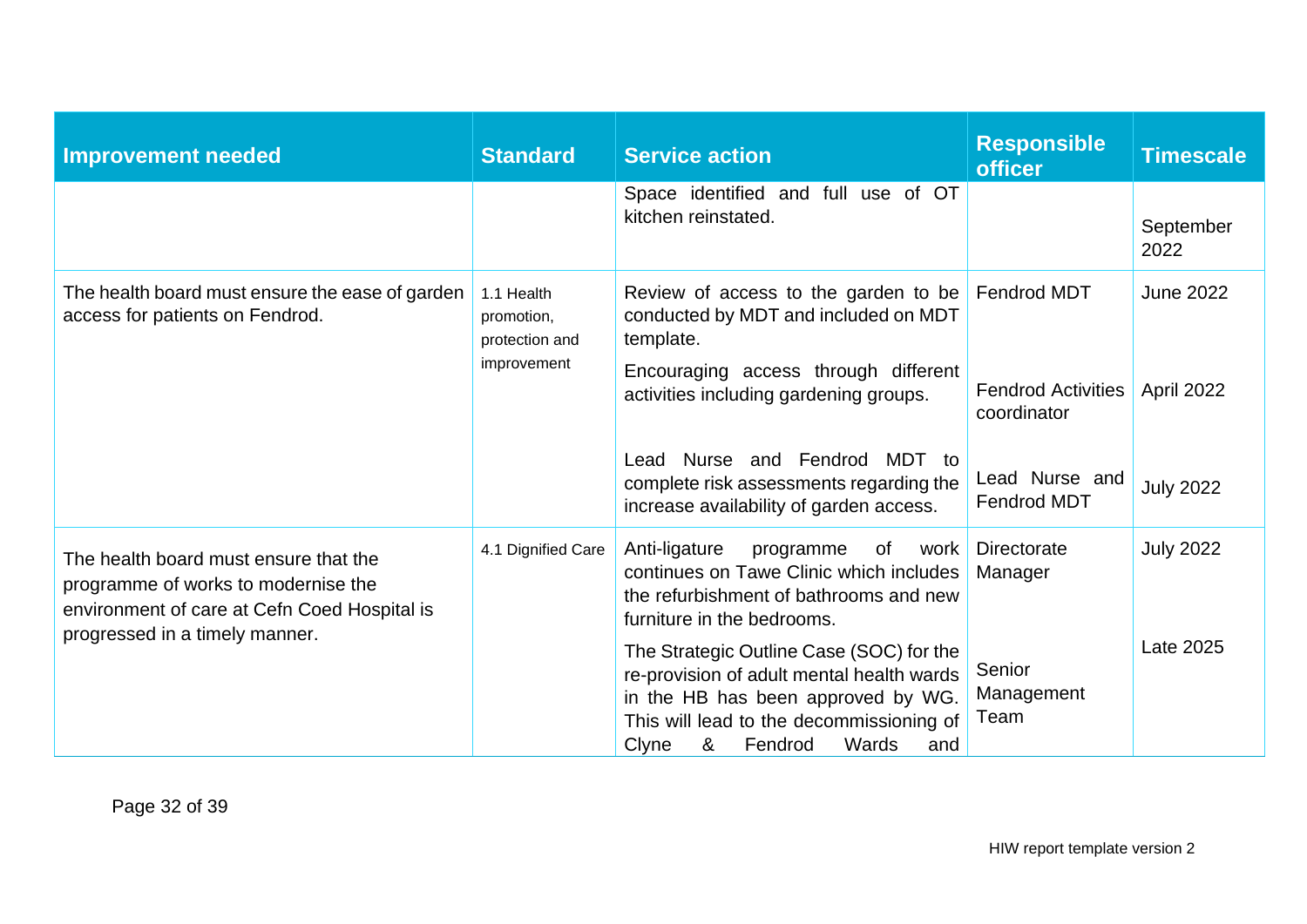| <b>Improvement needed</b>                                                                                                                                | <b>Standard</b>    | <b>Service action</b>                                                                                                                                                                                                                                                                                                        | <b>Responsible</b><br><b>officer</b>                               | <b>Timescale</b>                     |
|----------------------------------------------------------------------------------------------------------------------------------------------------------|--------------------|------------------------------------------------------------------------------------------------------------------------------------------------------------------------------------------------------------------------------------------------------------------------------------------------------------------------------|--------------------------------------------------------------------|--------------------------------------|
|                                                                                                                                                          |                    | replacement with modern, purpose built<br>facilities.                                                                                                                                                                                                                                                                        |                                                                    |                                      |
| The health board must ensure that<br>environmental damages is rectified in a timely<br>manner.                                                           | 4.1 Dignified Care | Ward manager to conduct thorough<br>inspection of the<br>environment<br>and<br>escalated<br>damages<br>any<br>and<br>improvements required.<br>Directorate Manager to review the<br>process through which environmental<br>work is raised and the effectiveness of<br>and<br>the escalation<br>this<br>process.<br>Complete. | Ward<br>manager,<br>estates teams<br><b>Directorate</b><br>Manager | <b>June 2022</b><br><b>May 2022</b>  |
| The health board must ensure that all patient<br>have the facility to obscure their bedroom<br>window from external light and maintain their<br>privacy. | 4.1 Dignified Care | Ward managers to review the current<br>facilities in place to ensure they are of a<br>good standard and appropriate.<br>Arrange replacements as required and<br>ensure there is access to a stock should<br>an immediate replacement be required.                                                                            | Ward managers                                                      | <b>June 2022</b><br><b>July 2022</b> |
| The health board must review the smoking<br>arrangement for patients on Fendrod Ward.                                                                    | 4.1 Dignified Care | Task and Finish group established to<br>explore the options in order to remove<br>the smoking room. An options appraisal<br>will be created and will be informed                                                                                                                                                             | Nurse.<br>Lead<br>Ward<br>Manager,<br>Directorate                  | <b>June 2022</b>                     |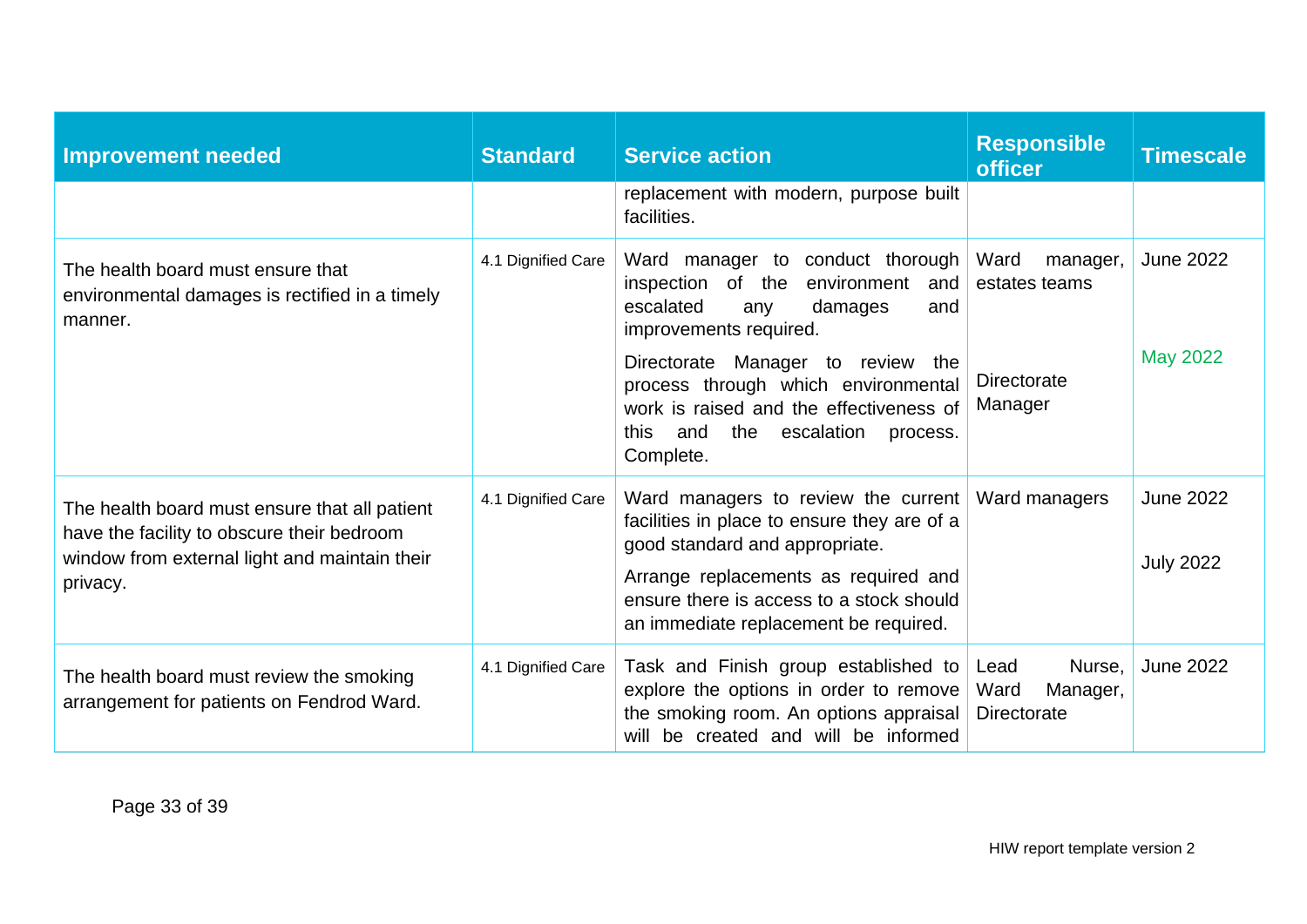| <b>Improvement needed</b>                                                                                                     | <b>Standard</b>            | <b>Service action</b>                                                                                                                                                                                                    | <b>Responsible</b><br><b>officer</b>                           | <b>Timescale</b> |  |  |
|-------------------------------------------------------------------------------------------------------------------------------|----------------------------|--------------------------------------------------------------------------------------------------------------------------------------------------------------------------------------------------------------------------|----------------------------------------------------------------|------------------|--|--|
|                                                                                                                               |                            | through the MDT. Patient engagement<br>will be paramount to feed into this group.                                                                                                                                        | Manager<br>and<br>operations team                              |                  |  |  |
|                                                                                                                               |                            | Engagement with Smoking Cessation<br>Wales and Help to Quit Wales to<br>continue encouraging both the Welsh<br>Government and Health Board's Smoke<br>free vision.                                                       |                                                                | <b>June 2022</b> |  |  |
| The health board must ensure that information is<br>displayed on the role of HIW and how to contact<br>the organisation       | 4.2 Patient<br>Information | Ward managers and ward clerks to<br>display this information on the patient<br>information boards.                                                                                                                       | Ward managers<br>and ward clerks                               | <b>June 2022</b> |  |  |
| The health board must ensure that there are<br>suitable facilities available for patients to meet<br>with visitors in private | 6.2 Peoples rights         | Lead Nurse, Lead OT and Directorate<br>Manager to review the accommodation to<br>provide a more appropriate private space<br>for patients to meet with visitors.<br>Completed.<br>Scope out the facilities available for | Lead Nurse, Lead<br><b>OT</b><br>and<br>Directorate<br>Manager | April 2022       |  |  |
|                                                                                                                               |                            | children and young people to attend.                                                                                                                                                                                     | Ward<br>manager<br>and ward team                               | August 2022      |  |  |
| Delivery of safe and effective care                                                                                           |                            |                                                                                                                                                                                                                          |                                                                |                  |  |  |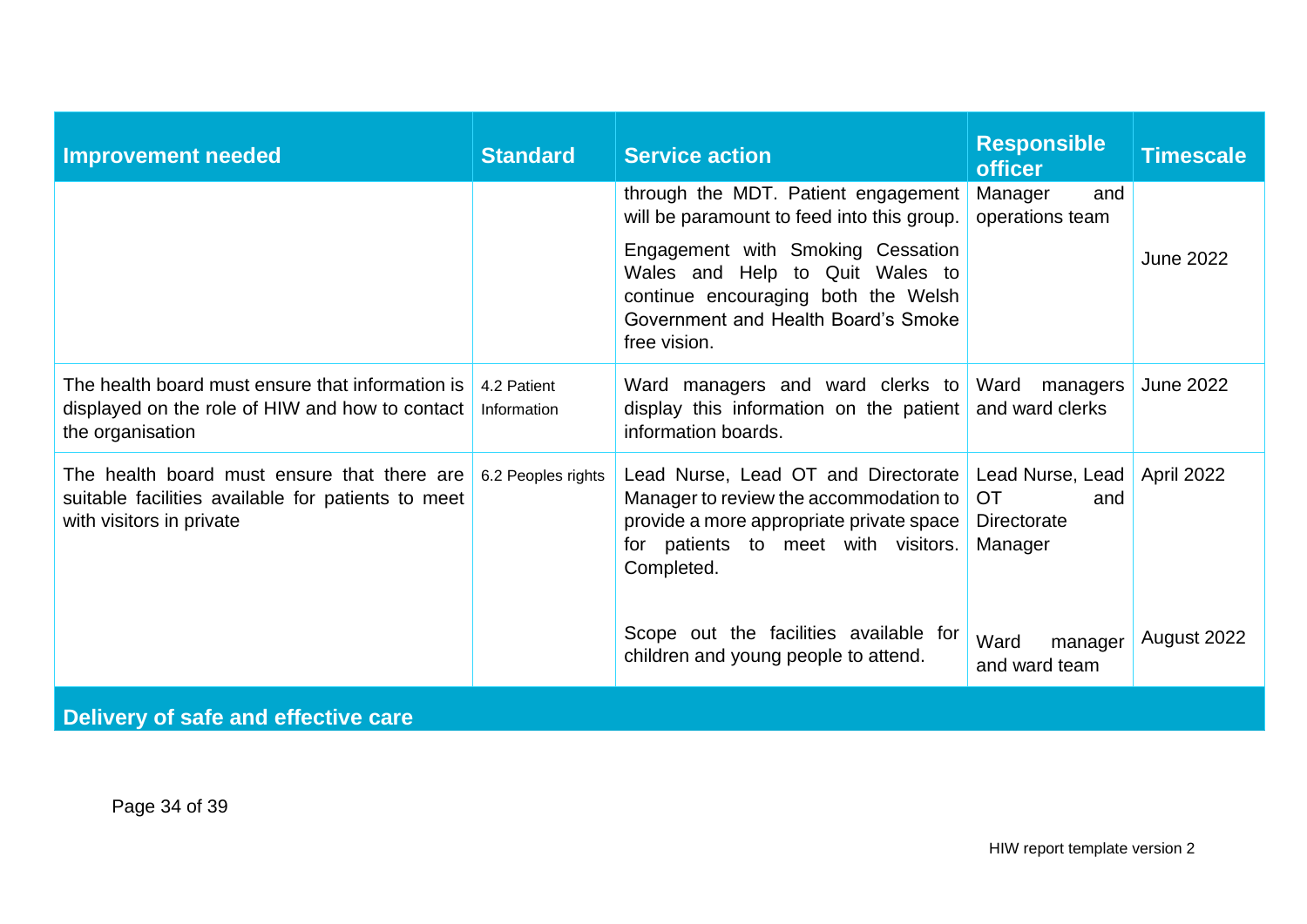| <b>Improvement needed</b>                                                                                             | <b>Standard</b>                                                         | <b>Service action</b>                                                                                                                                                              | <b>Responsible</b><br><b>officer</b>   | <b>Timescale</b> |
|-----------------------------------------------------------------------------------------------------------------------|-------------------------------------------------------------------------|------------------------------------------------------------------------------------------------------------------------------------------------------------------------------------|----------------------------------------|------------------|
| The health board must ensure that there is<br>clarity around the reasons when and why staff<br>wear personal alarms.  | 2.1 Managing risk<br>and promoting<br>health and safety                 | Ward managers to discuss with ward<br>teams the importance of personal alarms<br>in the event of a medical emergency to<br>ensure the team are using the current<br>resource.      | Ward managers                          | <b>June 2022</b> |
|                                                                                                                       |                                                                         | Operations teams to undergo a review of<br>the use of personal alarms and the<br>systems used and to propose solutions to<br>the senior management team.                           | <b>Operations Team</b>                 | August 2022      |
| The health board must ensure that any<br>reoccurring problems with the toilet facilities are<br>addressed.            | 2.4 Infection<br>Prevention and<br>Control (IPC) and<br>Decontamination | Fendrod Ward Manager to gain an<br>of<br>the<br>understanding<br>reoccurring<br>problems and address<br>immediately.<br>Estates have undertaken a check of<br>plumbing. Completed. | Ward manager                           | April 2022       |
| The health board must review the patient menu<br>options to provide a wide range of choices at<br>Cefn Coed hospital. | 2.5 Nutrition and<br>Hydration                                          | Lead Nurse and Ward Managers in<br>with<br>collaboration<br>the<br>catering<br>department will discuss the menu options<br>available.                                              | Lead Nurse and<br><b>Ward Managers</b> | <b>June 2022</b> |
|                                                                                                                       |                                                                         | Lead Nurses across Mental Health<br>Division to reflect and action upon recent<br>Quality improvement projects in order to                                                         | <b>Lead Nurses</b>                     | <b>June 2022</b> |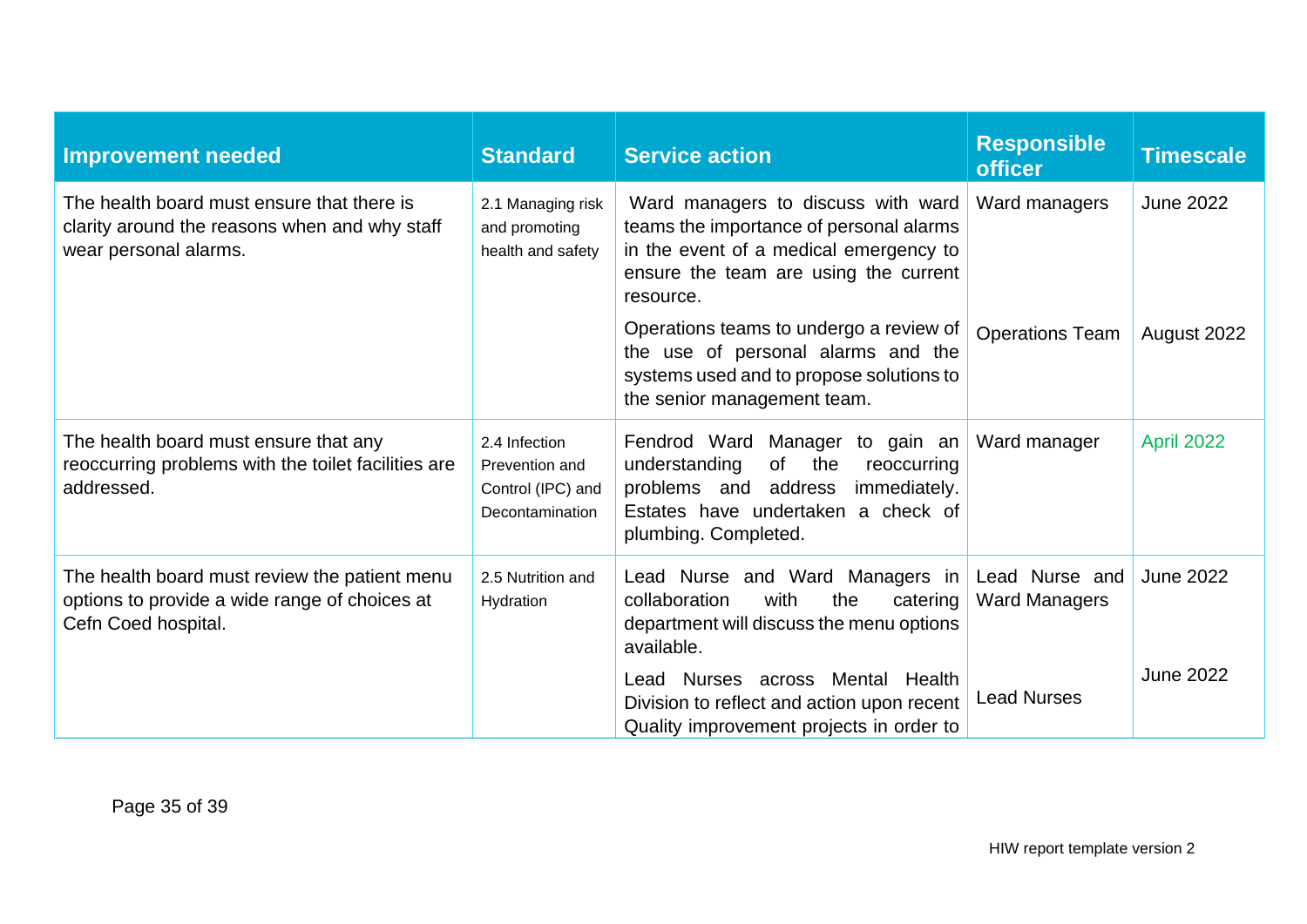| <b>Improvement needed</b>                                                                                                                                                                                                                                                                | <b>Standard</b>             | <b>Service action</b>                                                                                                                                              | <b>Responsible</b><br><b>officer</b> | <b>Timescale</b> |
|------------------------------------------------------------------------------------------------------------------------------------------------------------------------------------------------------------------------------------------------------------------------------------------|-----------------------------|--------------------------------------------------------------------------------------------------------------------------------------------------------------------|--------------------------------------|------------------|
|                                                                                                                                                                                                                                                                                          |                             | support a more varied range of menu<br>options.                                                                                                                    |                                      |                  |
| The health board must ensure that medication<br>fridges remain locked when not being accessed<br>by staff.                                                                                                                                                                               | 2.6 Medicines<br>Management | Ward managers to ensure reminders are<br>sent to registered nurses, review notices<br>and prompts and carry out spot checks<br>for assurance. Completed.           | Ward managers                        | April 2022       |
| The health board must ensure that ambient<br>room temperature of clinic rooms are recorded<br>and arrangements are in place to adequately<br>manage the temperature of clinic rooms to<br>enable medication to be stored within the<br>temperature range advised by the<br>manufactures. | 2.6 Medicines<br>Management | Ward managers to devise process to<br>monitor and manage the temperature in<br>the clinic rooms, this will be carried out<br>using a thermometer and daily checks. | <b>Ward Managers</b>                 | <b>June 2022</b> |
| The health board must ensure that copies of<br>consent to treatment certificates are maintained<br>with the corresponding MAR Chart.                                                                                                                                                     | 2.6 Medicines<br>Management | Ward manager to review the organisation<br>of service users' folders to ensure the<br>copies of consent are clearly marked and<br>referenced in the MAR chart.     | Ward<br>manager<br>and Ward clerk    | April 2022       |
|                                                                                                                                                                                                                                                                                          |                             | Ward clerks to order clear-view folders to<br>insert into service users folders to<br>support checks to ensure copies of<br>consent are included. Completed        |                                      |                  |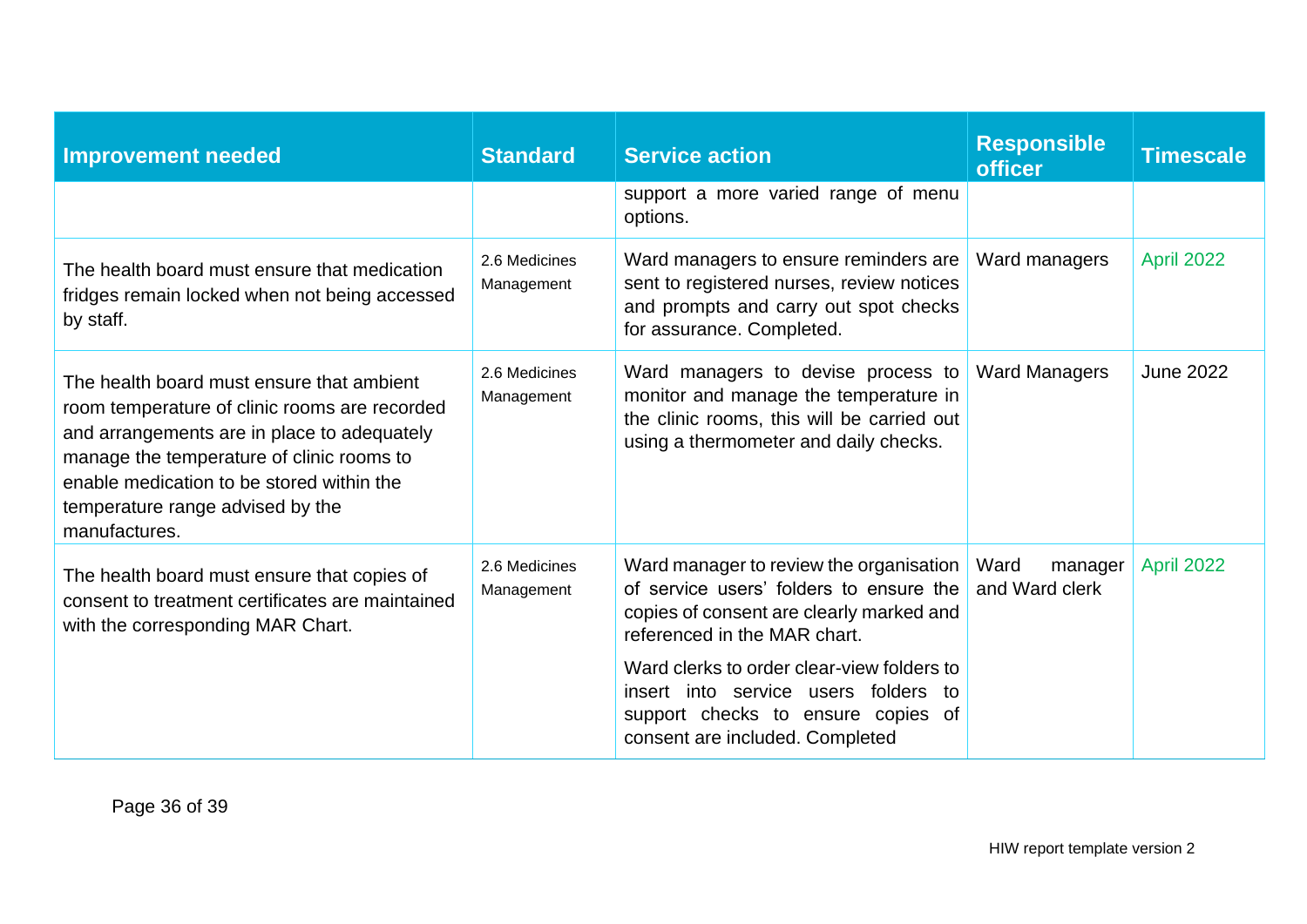| <b>Improvement needed</b>                                                                                                                                                                | <b>Standard</b>                                                         | <b>Service action</b>                                                                                                                                                                                                                                                                                                                                                        | <b>Responsible</b><br><b>officer</b> | <b>Timescale</b>                             |
|------------------------------------------------------------------------------------------------------------------------------------------------------------------------------------------|-------------------------------------------------------------------------|------------------------------------------------------------------------------------------------------------------------------------------------------------------------------------------------------------------------------------------------------------------------------------------------------------------------------------------------------------------------------|--------------------------------------|----------------------------------------------|
| The health board must ensure that registered<br>nurses refer to the consent to treatment<br>certificate when administering medication.                                                   | 2.6 Medicines<br>Management                                             | Information regarding this has been well<br>communicated via email and handovers.<br>Complete.<br>Ward<br>managers<br>to<br>ensure<br>via<br>training<br>that<br>appropriate<br>nurses<br>understand the requirement to refer to<br>consent to treatment certificate when<br>administrating medication.<br>Audit systems in place to monitor this<br>going forward. Complete | Ward managers                        | April 2022<br><b>July 2022</b><br>April 2022 |
| The health board must ensure that there is a<br>clear record of patient receiving a copy of their<br>leave form or the reason why this has not<br>occurred.                              | 3.5 Record<br>keeping<br>Application of the<br><b>Mental Health Act</b> | Ward managers to develop process to<br>ensure the ward staff provide a copy of<br>the leave form.                                                                                                                                                                                                                                                                            | Ward manager                         | <b>June 2022</b>                             |
| The health board must ensure that there is a<br>clear record of patient being informed of their<br>rights and the outcome of the discussion, or the<br>reason why this has not occurred. | 3.5 Record<br>keeping<br>Application of the<br><b>Mental Health Act</b> | Ward managers and clinical leads to<br>develop process of audit for continuing<br>assurance.                                                                                                                                                                                                                                                                                 | Ward<br>manager<br>and ward team     | <b>June 2022</b>                             |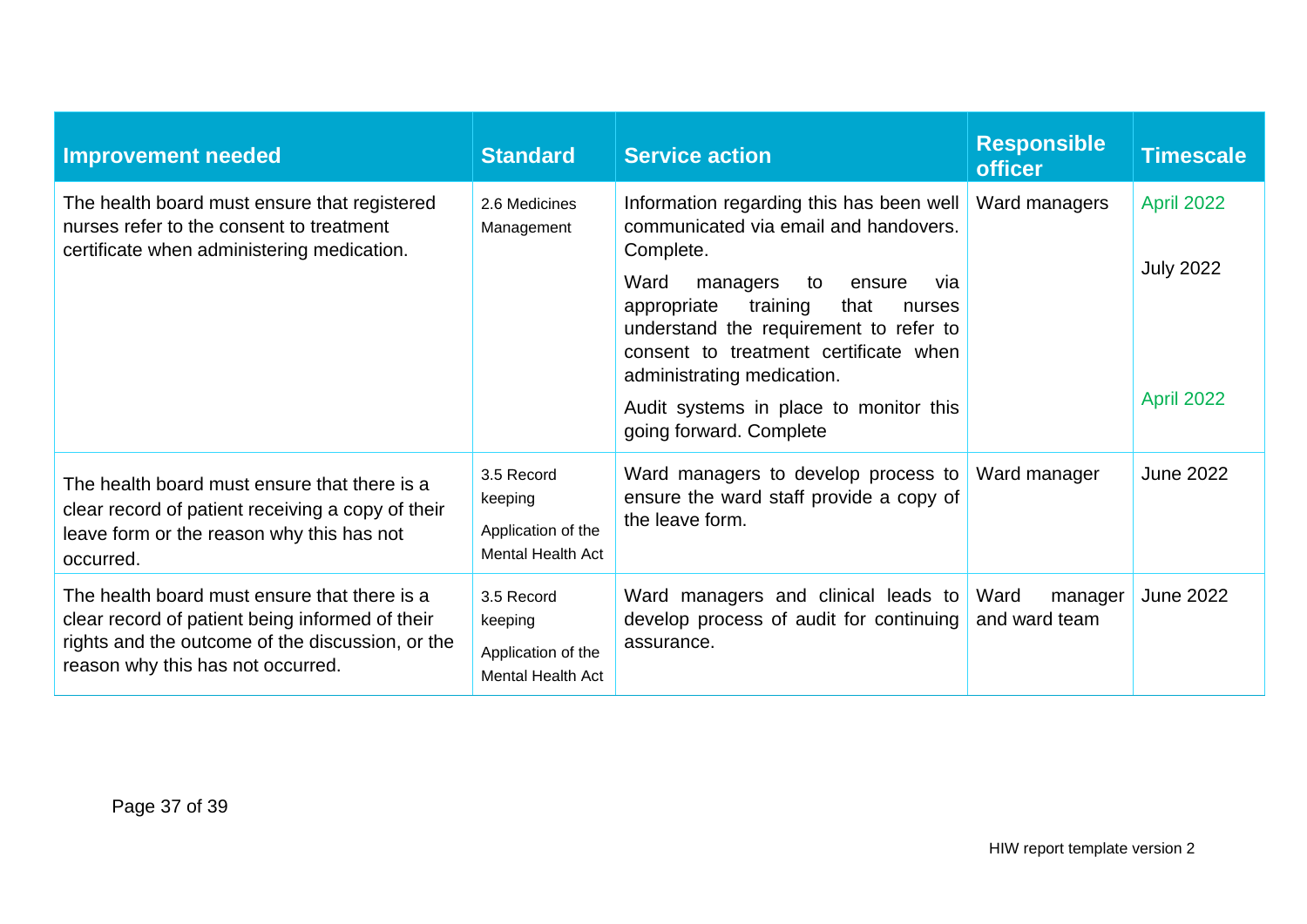| <b>Improvement needed</b>                                                                                                                   | <b>Standard</b>                                                            | <b>Service action</b>                                                                                                                                                                                                                                                                                                                                                                                                     | <b>Responsible</b><br><b>officer</b>                         | <b>Timescale</b>  |
|---------------------------------------------------------------------------------------------------------------------------------------------|----------------------------------------------------------------------------|---------------------------------------------------------------------------------------------------------------------------------------------------------------------------------------------------------------------------------------------------------------------------------------------------------------------------------------------------------------------------------------------------------------------------|--------------------------------------------------------------|-------------------|
| The health board must review the format of<br>patient records and paperwork at Cefn Coed<br>hospital.                                       | 3.5 Record<br>keeping<br>Monitoring the<br><b>Mental Health</b><br>Measure | <b>Operations</b><br>team<br>business<br>and<br>improvement manager to engage with<br>the medical records team to review the<br>format of patient records.                                                                                                                                                                                                                                                                | Operations team<br>business<br>and<br>improvement<br>manager | September<br>2022 |
| <b>Quality of management and leadership</b>                                                                                                 |                                                                            |                                                                                                                                                                                                                                                                                                                                                                                                                           |                                                              |                   |
| The health board must ensure that wards are<br>sufficiently staffed with appropriate skill mix to<br>support therapeutic patient engagement | 7.1 Workforce                                                              | Ward managers to complete rosters and<br>identify deficits in a timely manner and<br>follow current process of escalation.<br>Lead Nurse scrutinises the roster.<br>Timely recruitment toward vacancies and<br>review of skill mix to ensure appointment<br>is appropriate which is carried out by the<br>vacancy control process.<br>Workforce meeting held monthly to<br>discuss vacancies.<br>Above actions completed. | Ward managers                                                | April 2022        |